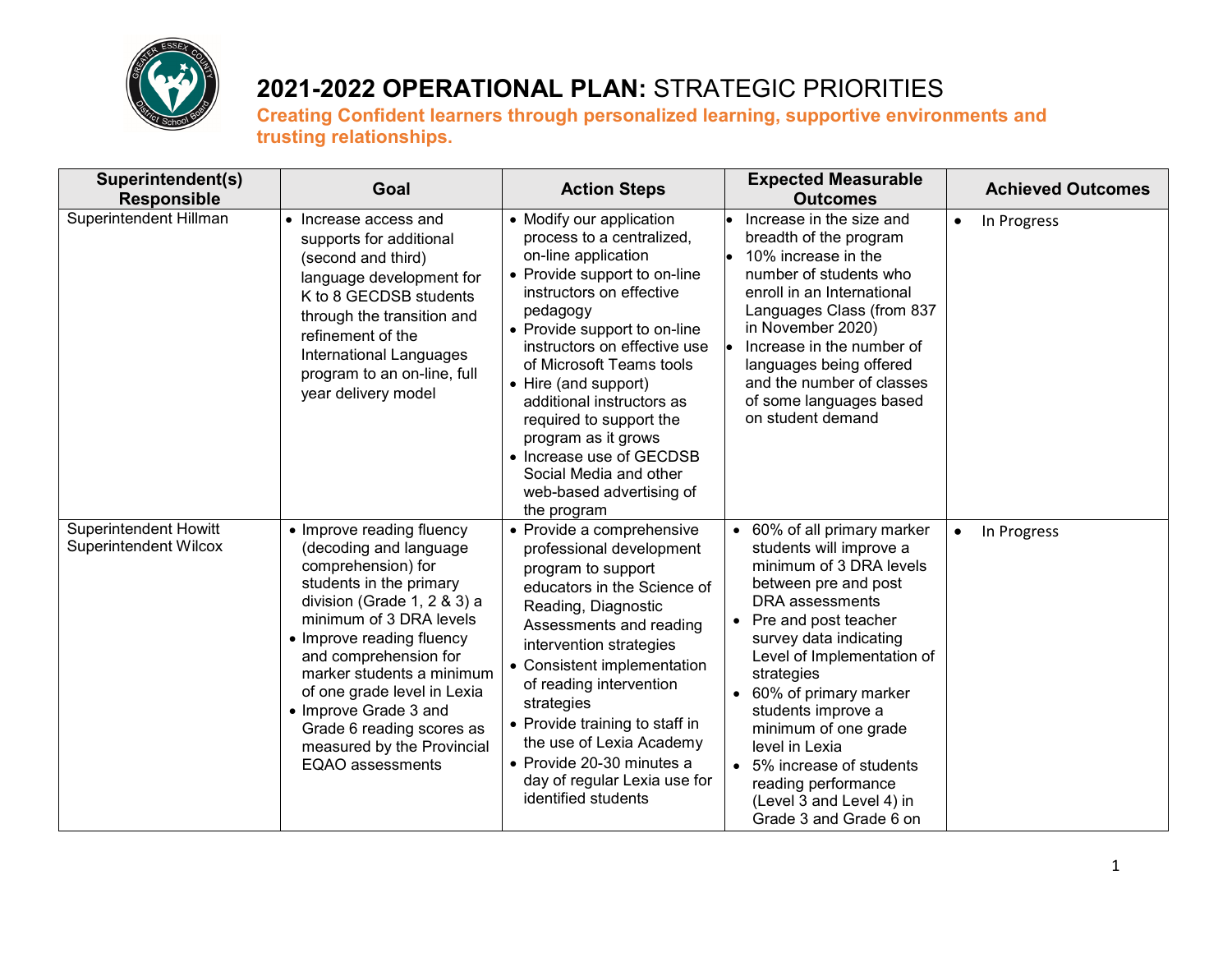| Superintendent(s)<br><b>Responsible</b> | Goal                                                                                              | <b>Action Steps</b>                                                                                                                                                                                                                                                                                                                                                                                                                                                                                                                                                                                                                                         | <b>Expected Measurable</b><br><b>Outcomes</b>                                                                                                                                                                                                                                                                                                                                                                                                                                                                                                                                                                                                                                                                                                              | <b>Achieved Outcomes</b> |
|-----------------------------------------|---------------------------------------------------------------------------------------------------|-------------------------------------------------------------------------------------------------------------------------------------------------------------------------------------------------------------------------------------------------------------------------------------------------------------------------------------------------------------------------------------------------------------------------------------------------------------------------------------------------------------------------------------------------------------------------------------------------------------------------------------------------------------|------------------------------------------------------------------------------------------------------------------------------------------------------------------------------------------------------------------------------------------------------------------------------------------------------------------------------------------------------------------------------------------------------------------------------------------------------------------------------------------------------------------------------------------------------------------------------------------------------------------------------------------------------------------------------------------------------------------------------------------------------------|--------------------------|
|                                         |                                                                                                   | • Provide professional<br>development to staff to<br>prepare for the Grade 3<br>and Grade 6 EQAO<br>assessments                                                                                                                                                                                                                                                                                                                                                                                                                                                                                                                                             | the EQAO assessment<br>compared to the most<br>recent assessment (2019)                                                                                                                                                                                                                                                                                                                                                                                                                                                                                                                                                                                                                                                                                    |                          |
| Superintendent Querbach                 | • Increase mental health<br>knowledge and literacy for<br>staff and students across<br>the GECDSB | • All teachers to implement<br>the School Mental Health<br>Ontario "First Ten Days and<br>Beyond 2021" document<br>with their students<br>• Present monthly mental-<br>health literacy focus from<br>SMHO to system principals<br>and vice-principals for<br>implementation in GECDSB<br>classrooms<br>• Staff Mindfulness<br>Committee will develop and<br>share mindfulness<br>strategies for GECDSB<br>staff<br>• Pilot project in four<br>elementary and 2<br>secondary schools of "Pop<br>UP" for Grade 7-10<br>students. The program<br>focuses on supporting and<br>sustaining positive coping<br>skills using input from the<br>students themselves | • Assist students<br>transitioning back to<br>school and provide<br>students with mental<br>health and well-being<br>strategies they can use<br>inside and outside of<br>school<br>• School Mental Health<br>Ontario (SMHO) resources<br>are accessed and utilized<br>by teachers<br>Survey data on staff<br>experiences implementing<br><b>School Mental Health</b><br>(SMHO) resources and<br>the observed benefits for<br>students<br>Students will complete a<br>$\bullet$<br>pre-survey in October and<br>a post survey in June on<br>their personal perceptions<br>of their knowledge of and<br>growth in mental health<br>knowledge and literacy<br>Students will acquire and<br>$\bullet$<br>develop coping skills for<br>managing uncertainty and | In Progress<br>$\bullet$ |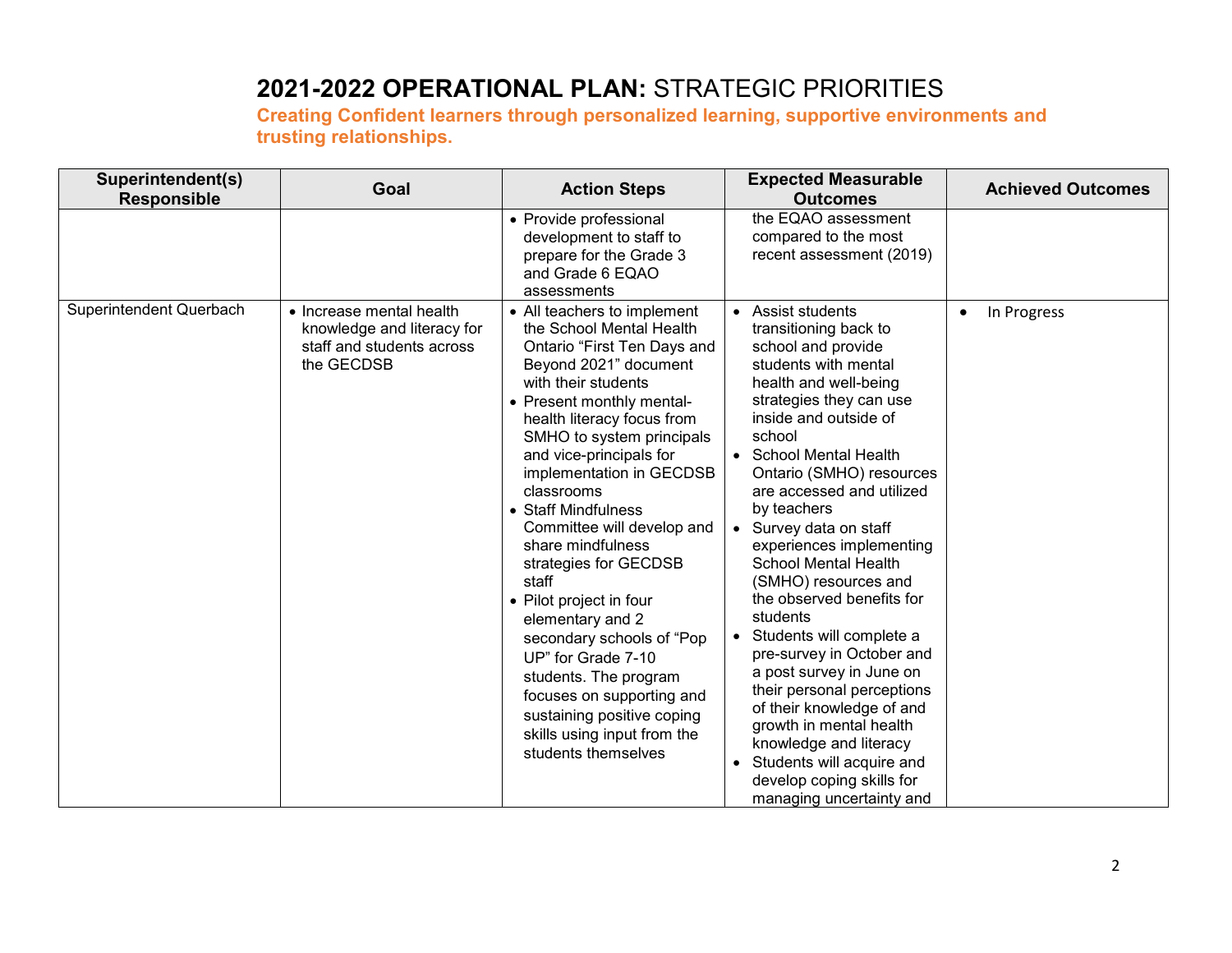

| Superintendent(s)<br><b>Responsible</b> | Goal                                                                                                                                                                                                     | <b>Action Steps</b>                                                                                                                                                                                                                                                                                                                                                                                                                                                                                                                                                                                                                                                                   | <b>Expected Measurable</b><br><b>Outcomes</b>                                                                                                                                                                                                                                                                                                                   | <b>Achieved Outcomes</b> |
|-----------------------------------------|----------------------------------------------------------------------------------------------------------------------------------------------------------------------------------------------------------|---------------------------------------------------------------------------------------------------------------------------------------------------------------------------------------------------------------------------------------------------------------------------------------------------------------------------------------------------------------------------------------------------------------------------------------------------------------------------------------------------------------------------------------------------------------------------------------------------------------------------------------------------------------------------------------|-----------------------------------------------------------------------------------------------------------------------------------------------------------------------------------------------------------------------------------------------------------------------------------------------------------------------------------------------------------------|--------------------------|
|                                         |                                                                                                                                                                                                          |                                                                                                                                                                                                                                                                                                                                                                                                                                                                                                                                                                                                                                                                                       | adversity at a transitional<br>period in their lives<br>Students and staff from<br>selected schools will<br>provide feedback on their<br>experiences with and the<br>benefits of the "Pop UP"<br>program                                                                                                                                                        |                          |
| Superintendent Querbach                 | • For staff and students to<br>make the link between<br>bullying prevention; equity,<br>inclusion and anti-racism;<br>and mental-health and well-<br>being through our theme of<br>"Culture of Kindness" | • Provide curriculum<br>resources to strengthen our<br>theme with lesson plans,<br>activities<br>• School campaigns to reflect<br>their community needs to<br>be launched during Bullying<br>Prevention/Intervention<br>Week<br>• Provide professional<br>development to staff and<br>administrators<br>• Collect best practices of<br>bullying prevention<br>programs currently used in<br>our schools<br>• Develop and distribute a<br>resource for school<br>handbooks about how<br>students report bullying.<br>Draft already included for<br>September 2021<br>• Incorporate student voice<br>into anti-bullying activities<br>at the school level and<br>through Student Senate | Schools will actively<br>engage in reinforcing and<br>maintaining cultures of<br>kindness through<br>intentional and targeted<br>bullying prevention plans<br>related to "Culture of<br>Kindness" theme<br>Student, family input will<br>be reflected in bullying<br>prevention plans<br>Increased board<br>promotion of school led<br>anti-bullying activities | In Progress              |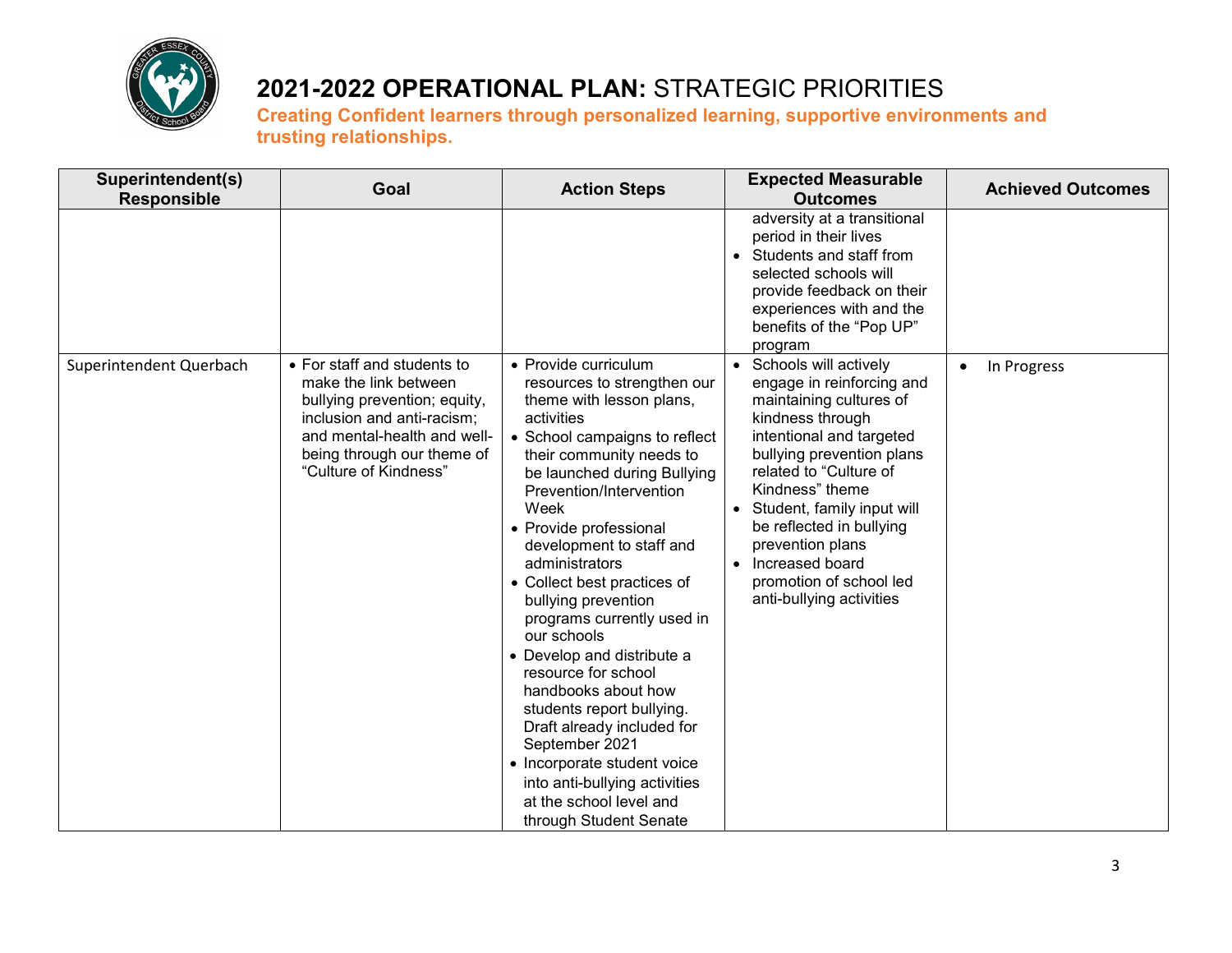

| Superintendent(s)<br><b>Responsible</b> | Goal                                                                                                                                          | <b>Action Steps</b>                                                                                                                                                                                                                                                                                                                                                                                                                                                                                                                                                                                                                                                                                                                                                                                                                                                                                         | <b>Expected Measurable</b><br><b>Outcomes</b>                                     | <b>Achieved Outcomes</b> |
|-----------------------------------------|-----------------------------------------------------------------------------------------------------------------------------------------------|-------------------------------------------------------------------------------------------------------------------------------------------------------------------------------------------------------------------------------------------------------------------------------------------------------------------------------------------------------------------------------------------------------------------------------------------------------------------------------------------------------------------------------------------------------------------------------------------------------------------------------------------------------------------------------------------------------------------------------------------------------------------------------------------------------------------------------------------------------------------------------------------------------------|-----------------------------------------------------------------------------------|--------------------------|
| <b>Superintendent Canty</b>             | • 5% increase in the number<br>of students graduating<br>with an Ontario Secondary<br>School Diploma within five<br>years of starting Grade 9 | • Continue to implement the<br><b>Student Success Strategy</b><br>in providing opportunities<br>for students to pursue their<br>initial post-secondary<br>destination and graduate<br>within five years of<br>beginning secondary<br>school<br>• Provide ongoing<br>professional development<br>in support of the Student<br>Success Strategy to<br>school-based Student<br><b>Success Teams</b><br>• Student Success Teams to<br>use the Indicator Data<br>provided to identify their<br>greatest area of need for<br>their school<br>• Provide ongoing<br>identification, monitoring<br>and counselling of students<br>considered to be in risk or<br>at risk of not graduating<br>• Monitor grade level credit<br>accumulation rates twice<br>per semester and provide<br>timely school, system and<br>community supports and<br>interventions for students in<br>order to maximize credit<br>completion | Increase percentage of<br>students graduating with<br>an OSSD (78.5% to<br>83.5%) | In Progress<br>$\bullet$ |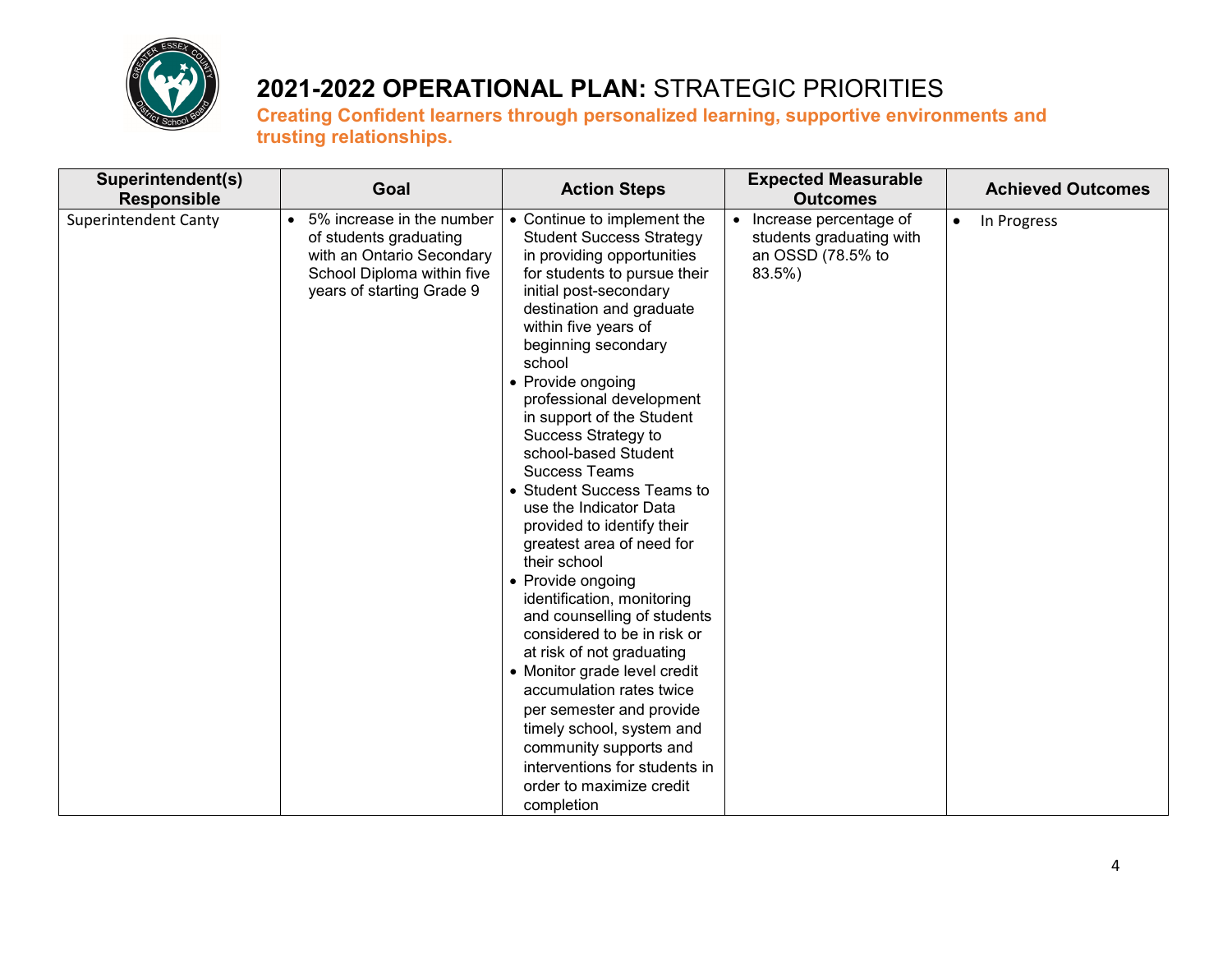

| Superintendent(s)<br><b>Responsible</b> | Goal                                                                                                                                                                                                   | <b>Action Steps</b>                                                                                                                                                                                                                                                                                                                                                                                                      | <b>Expected Measurable</b><br><b>Outcomes</b>                                                                                                                                                                                        | <b>Achieved Outcomes</b> |
|-----------------------------------------|--------------------------------------------------------------------------------------------------------------------------------------------------------------------------------------------------------|--------------------------------------------------------------------------------------------------------------------------------------------------------------------------------------------------------------------------------------------------------------------------------------------------------------------------------------------------------------------------------------------------------------------------|--------------------------------------------------------------------------------------------------------------------------------------------------------------------------------------------------------------------------------------|--------------------------|
| <b>Superintendent Canty</b>             | • 5% increase in the number<br>of students participating in<br>job skills programs<br>(including co-op, Specialist<br>High Skills Majors, Ontario<br>Youth Apprenticeship<br>Program and Dual Credits) | • Provide teacher leads the<br>required support to keep<br>more students engaged in<br>training and experiences<br>• Provide participating<br>students meaningful and<br>engaging sector-relevant<br>opportunities and training<br>• Promote alternative<br>education programs within<br>our school community -<br>principals, vice-principals,<br>SSTs, LSTs, guidance,<br>attendance, and CYFAs,<br>graduation coaches | Increase system-wide the<br>number of students<br>participating in job skills<br>programs (including co-op,<br><b>Specialist High Skills</b><br>Majors, Ontario Youth<br>Apprenticeship Program<br>and Dual Credits) (39% to<br>44%) | In Progress<br>$\bullet$ |
| <b>Superintendent Canty</b>             | • 75% of all SHSM<br>graduating students will<br>complete Anti-Oppression<br>and Allyship Training                                                                                                     | • Work with established<br>community partners to build<br>training modules that<br>actively engage students in<br>the areas of Anti-<br>Oppression and Allyship<br>• Provide multiple<br>opportunities and modes of<br>acquiring training (in-<br>person, virtually, and<br>asynchronously)                                                                                                                              | Minimum of 75% of SHSM<br>graduates in June 2022<br>will have Anti-Oppression<br>and Allyship Training on<br>their SHSM record card                                                                                                  | In Progress<br>$\bullet$ |
| <b>Superintendent Canty</b>             | • 5% increase in the number<br>of students enrolled in<br><b>STEM-related courses</b><br>(Math, Science, Computer<br>Science, and Technological                                                        | • Provide STEM teacher<br>leads the required support<br>to keep more students<br>engaged in STEM training<br>and experiences                                                                                                                                                                                                                                                                                             | Increase the number of<br>$\bullet$<br>students enrolled in<br>STEM-related courses in<br>Grades 11 and 12 (53% to<br>58%)                                                                                                           | In Progress<br>$\bullet$ |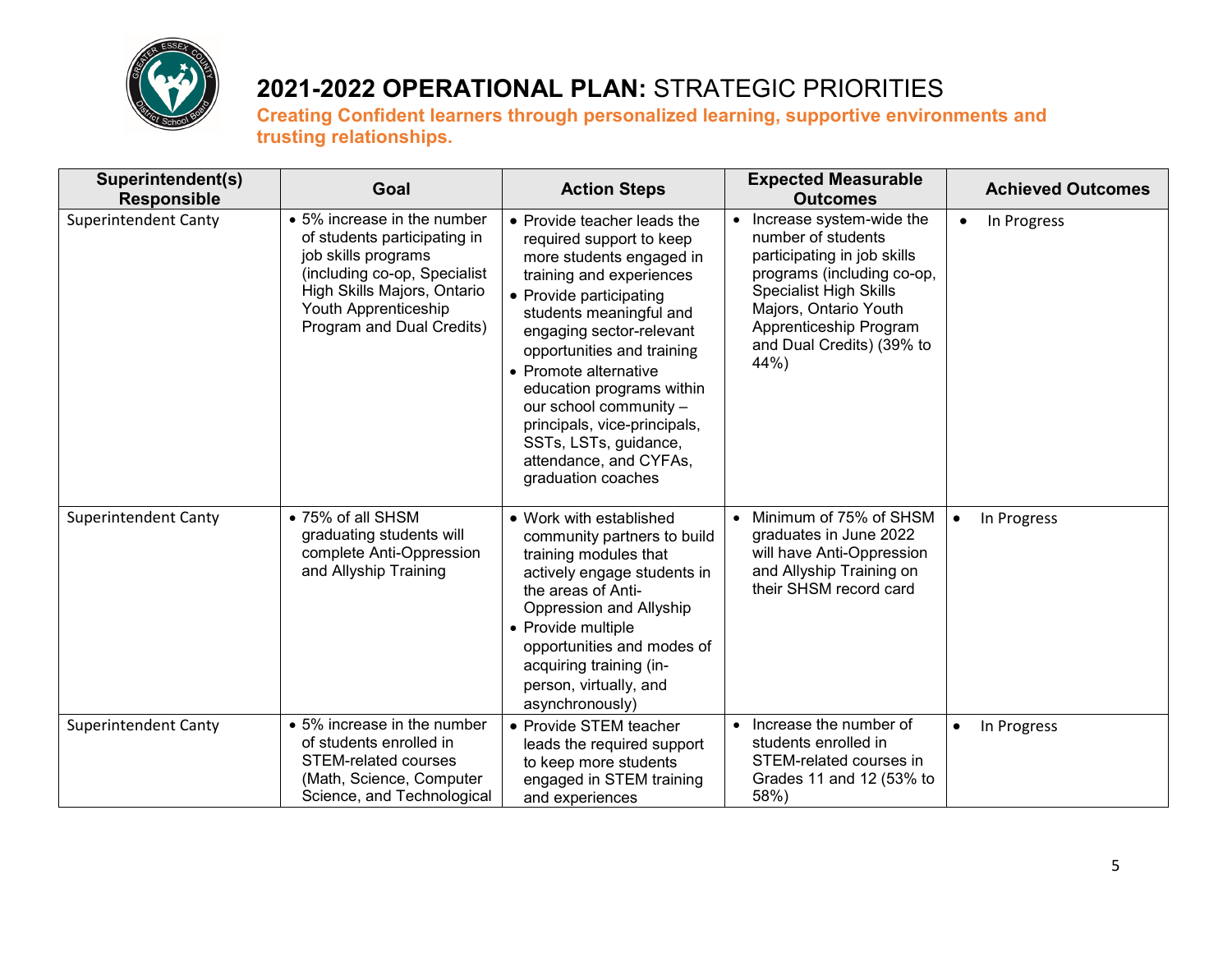

| Superintendent(s)<br><b>Responsible</b> | Goal                                                                                                                                   | <b>Action Steps</b>                                                                                                                                                                                                                                                                                                                                                                                                                                                                                                                                                                                                                                                                                                                                                                               | <b>Expected Measurable</b><br><b>Outcomes</b>                                                                                                                                                                                                                                                                                                                                                                                                                                                                                                                      | <b>Achieved Outcomes</b> |
|-----------------------------------------|----------------------------------------------------------------------------------------------------------------------------------------|---------------------------------------------------------------------------------------------------------------------------------------------------------------------------------------------------------------------------------------------------------------------------------------------------------------------------------------------------------------------------------------------------------------------------------------------------------------------------------------------------------------------------------------------------------------------------------------------------------------------------------------------------------------------------------------------------------------------------------------------------------------------------------------------------|--------------------------------------------------------------------------------------------------------------------------------------------------------------------------------------------------------------------------------------------------------------------------------------------------------------------------------------------------------------------------------------------------------------------------------------------------------------------------------------------------------------------------------------------------------------------|--------------------------|
|                                         | Education Curricula) in<br>Grades 11 & 12                                                                                              | • Provide STEM students<br>meaningful and engaging<br>sector-relevant<br>opportunities and training                                                                                                                                                                                                                                                                                                                                                                                                                                                                                                                                                                                                                                                                                               |                                                                                                                                                                                                                                                                                                                                                                                                                                                                                                                                                                    |                          |
| <b>Superintendent Canty</b>             | By June 2022, the<br>$\bullet$<br>success rate of first-time<br>eligible students writing<br>the OSSLT will increase<br>from 80 to 82% | • Build the capacity with<br>secondary school teachers<br>who are teaching grade 9<br>and 10 courses to<br>differentiate literacy<br>instruction and use<br>instructional strategies to<br>meet the needs of all<br>learners through ongoing<br>support of SALT (Special<br><b>Assignment Literacy</b><br>Teacher) team<br>• Provide professional<br>learning opportunities for<br>the School Literacy<br>Committees, including<br>digital tutorials and virtual<br>meetings<br>• Support the planning of<br>Literacy Committees to<br>respond, according to<br>student learning needs, as<br>defined by the available<br>EQAO achievement data<br>(i.e. grade 6 scores for<br>grade 10 cohort)<br>• Promote the continued use<br>of Lexia PowerUp in<br>Applied and Locally<br>Developed courses | • In 2021-2022, our first-<br>time-eligible results will<br>meet or exceed the<br>provincial average on the<br><b>OSSLT</b><br>Facilitate practice test<br>sessions through the<br>EQAO online platform,<br>and preparation materials<br>created by the Student<br>Success department<br>• Offer responsive<br>professional learning<br>based on needs defined<br>by school administrators<br>• Provide release time for<br>Literacy Committees who<br>provide specific<br>interventions for students<br>identified through the<br>student achievement<br>analysis | In Progress<br>$\bullet$ |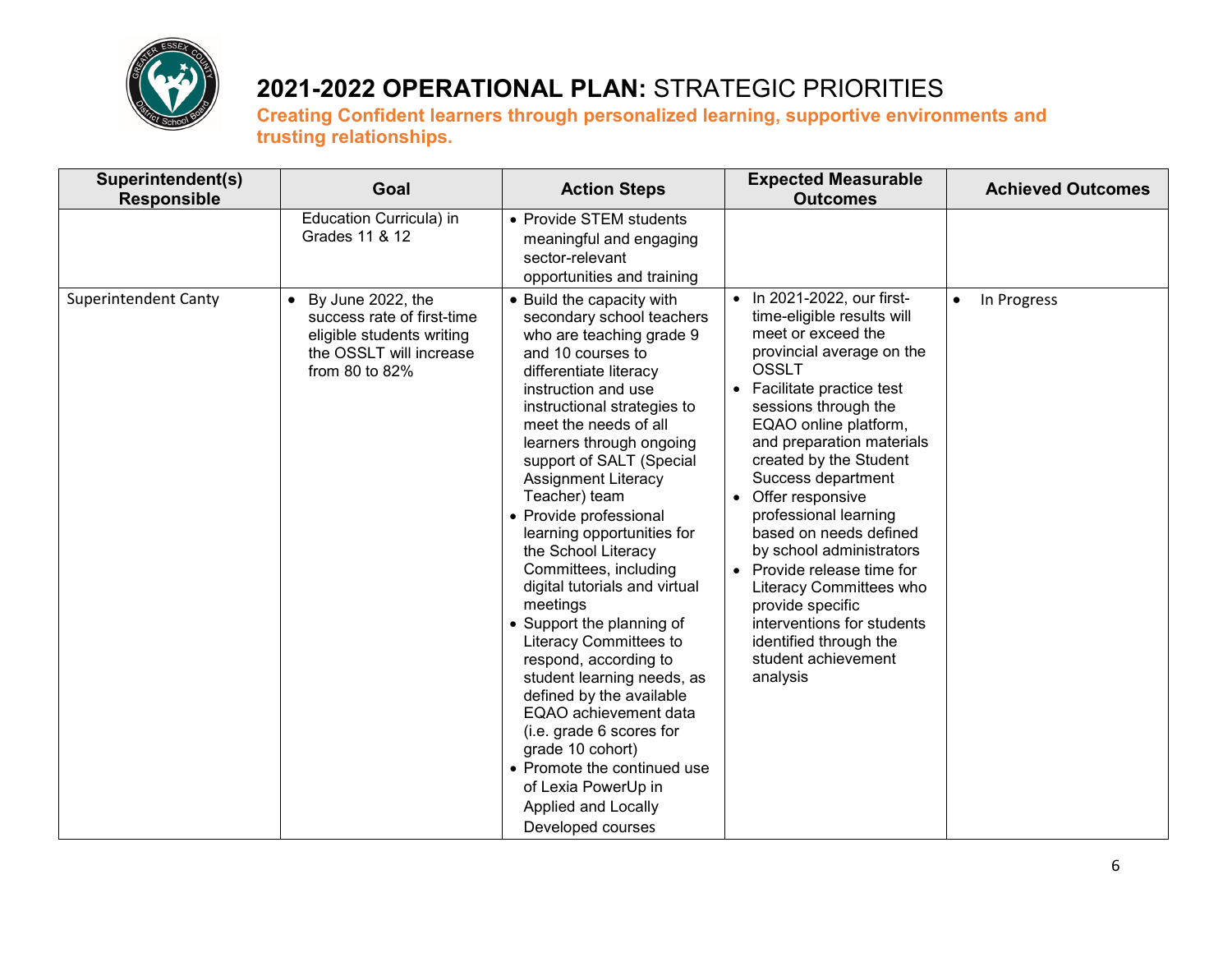

| Superintendent(s)<br><b>Responsible</b> | Goal                                                                                                                                                                                                                                                                             | <b>Action Steps</b>                                                                                                                                                                                                                                                                                                                                                                                                                                                                                                                                                                                                                 | <b>Expected Measurable</b><br><b>Outcomes</b>                                                                                                                                                                                                                            | <b>Achieved Outcomes</b> |
|-----------------------------------------|----------------------------------------------------------------------------------------------------------------------------------------------------------------------------------------------------------------------------------------------------------------------------------|-------------------------------------------------------------------------------------------------------------------------------------------------------------------------------------------------------------------------------------------------------------------------------------------------------------------------------------------------------------------------------------------------------------------------------------------------------------------------------------------------------------------------------------------------------------------------------------------------------------------------------------|--------------------------------------------------------------------------------------------------------------------------------------------------------------------------------------------------------------------------------------------------------------------------|--------------------------|
| <b>Superintendent Canty</b>             | $\bullet$ By June 2022, the<br>success rate of Grade 9<br>students writing the EQAO<br>Math Test will increase<br>from 56% (Grade 6<br>EQAO) to 67% (Grade 9<br>EQAO)                                                                                                            | • Build capacity with<br>mathematics teachers in<br>the intermediate grades<br>and grade 9 to differentiate<br>instruction and use<br>instructional strategies to<br>meet the needs of all<br>learners through<br>professional development<br>sessions<br>• Provide professional<br>learning opportunities for<br>the School Numeracy<br>Improvement Team<br>• Provide school-based<br>learning days for school<br>teams to work in their<br>professional learning teams<br>• Teachers will plan in<br>response to student<br>profiles, including Individual<br><b>Education Plans (IEPs)</b><br>• Continue use of<br>Knowledgehook | Survey results will provide<br>evidence that teachers<br>have the resources and<br>supports needed to<br>provide differentiated<br>instruction and<br>assessment in their<br>mathematics classroom<br>Share learnings and best<br>practices with the system<br>math team | In Progress<br>$\bullet$ |
| Superintendent Howitt                   | Improve writing scores for<br>$\bullet$<br>primary and junior marker<br>students 1 level on the<br><b>Ontario Writing</b><br>Assessment (OWA) in the<br>areas of Ideas and<br>Organization.<br>• Improve writing scores for<br>Grade 3 and Grade 6<br>students on the provincial | • Provide professional<br>development for primary<br>and junior educators<br>focused on the use of<br><b>WRITE TRAITS, the</b><br><b>WRITE GENRE.</b><br>• Provide professional<br>development for Grade 3<br>and Grade 6 teachers to                                                                                                                                                                                                                                                                                                                                                                                               | 60% of primary and junior<br>marker students will<br>improve 1 level pre and<br>post as measured with the<br><b>Ontario Writing</b><br>Assessment<br>5% increase for Grade 3<br>and Grade 6 student<br>writing scores (Level 3 and<br>4) on the EQAO                     | In Progress<br>$\bullet$ |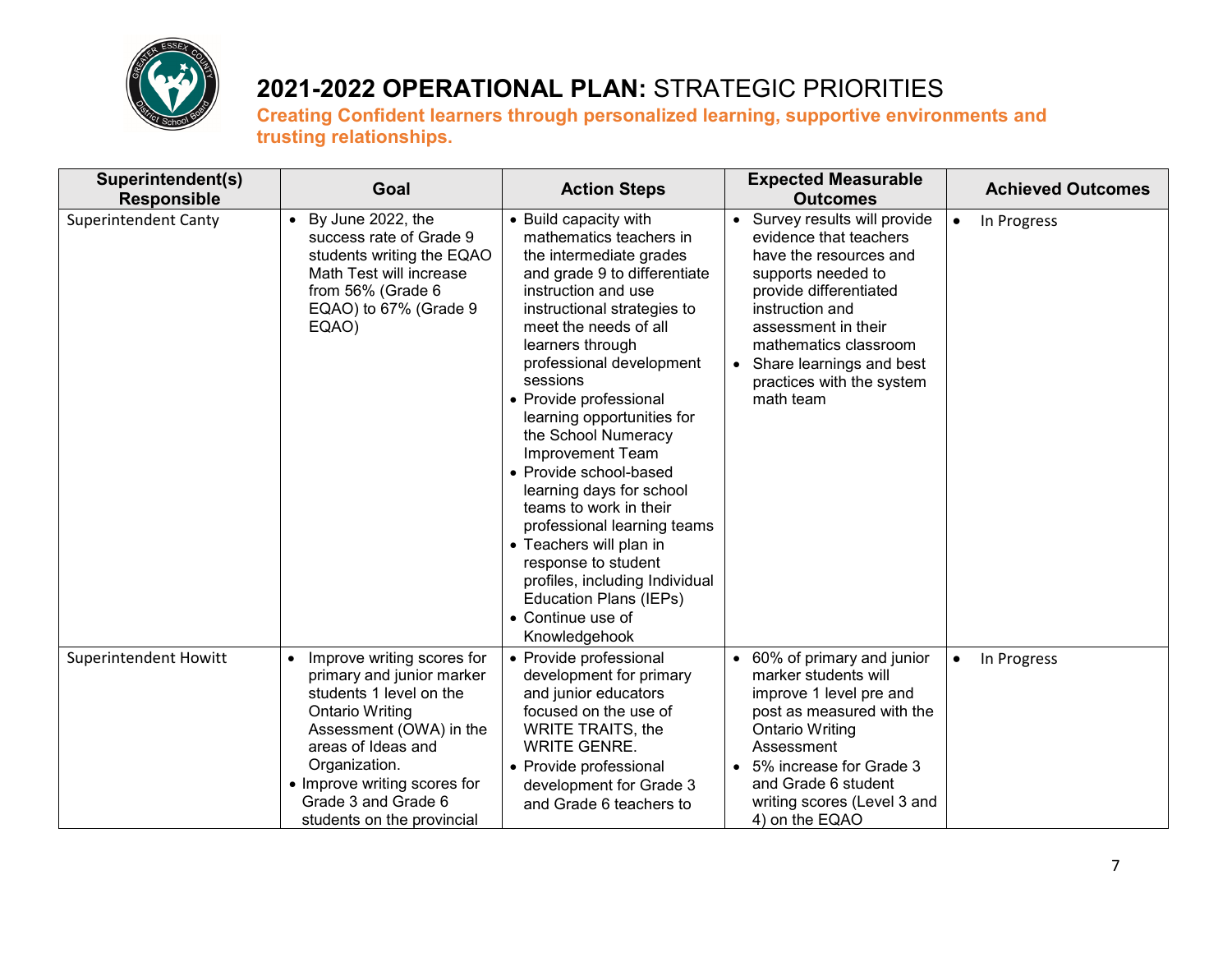| Superintendent(s)<br><b>Responsible</b> | Goal                                                                                                                                                                                                    | <b>Action Steps</b>                                                                                                                                                                                                                                                                                                                                                                                                     | <b>Expected Measurable</b><br><b>Outcomes</b>                                                                                                                                                                                                                                                                                                                                                            | <b>Achieved Outcomes</b> |
|-----------------------------------------|---------------------------------------------------------------------------------------------------------------------------------------------------------------------------------------------------------|-------------------------------------------------------------------------------------------------------------------------------------------------------------------------------------------------------------------------------------------------------------------------------------------------------------------------------------------------------------------------------------------------------------------------|----------------------------------------------------------------------------------------------------------------------------------------------------------------------------------------------------------------------------------------------------------------------------------------------------------------------------------------------------------------------------------------------------------|--------------------------|
|                                         | EQAO assessment in<br>writing                                                                                                                                                                           | prepare students for the<br>EQAO assessment                                                                                                                                                                                                                                                                                                                                                                             | assessment based on the<br>most recent assessment<br>(2019)                                                                                                                                                                                                                                                                                                                                              |                          |
| <b>Superintendent Howitt</b>            | Improve STEP level for<br>English Language<br>Learners (ELL) elementary<br>students in the ELL<br>management system                                                                                     | • Provide professional<br>development to classroom<br>teachers with ELL students<br>with the support of ESL<br>Coaches<br>• Support classroom<br>teachers with ELL students<br>with the implementation of<br>the Leveled Literacy<br>Intervention (LLI) tool<br>through professional<br>development provided by<br><b>ESL</b> coaches                                                                                   | • Pre and Post STEP<br>assessments of ELL<br>students that are STEP 1<br>and 2 in the ELL<br>management system.<br>By June of 2022 there will<br>be an increase of 1/3 of<br>ELL students moving 1<br>level on the STEP<br>continuum<br>By June of 2022 there will<br>be an increase of $\frac{1}{4}$ of<br>ELL students moving 2<br>levels on STEP                                                      | In Progress<br>$\bullet$ |
| Superintendent Howitt                   | Improve student<br>performance in<br>mathematics in number<br>sense and operations<br>Improve math scores for<br>Grade 3 and Grade 6<br>students on the provincial<br>EQAO assessment in<br>mathematics | • Provide professional<br>development to classroom<br>teachers and administrators<br>focused on the updated<br>mathematics curriculum<br>with a focus on number<br>sense and operations<br>• Provide professional<br>development in how to<br>implement the use of<br>diagnostic tools and<br>assessment data<br>• Provide support with the<br>implementation of tools<br>such as Context for<br>Learning, Minilessons, | Marker students in Grade<br>1,2,3 and SK will be<br>monitored in 15 schools<br>with use of the PRIME<br>diagnostic assessment<br>• Marker students will<br>increase 2 points on the<br>PRIME diagnostic<br>assessment based on pre<br>and post data for each<br>grade<br>• 5% increase for Grade 3<br>and Grade 6 student math<br>scores (Level 3 and Level<br>4) on the EQAO<br>assessment based on the | In Progress<br>$\bullet$ |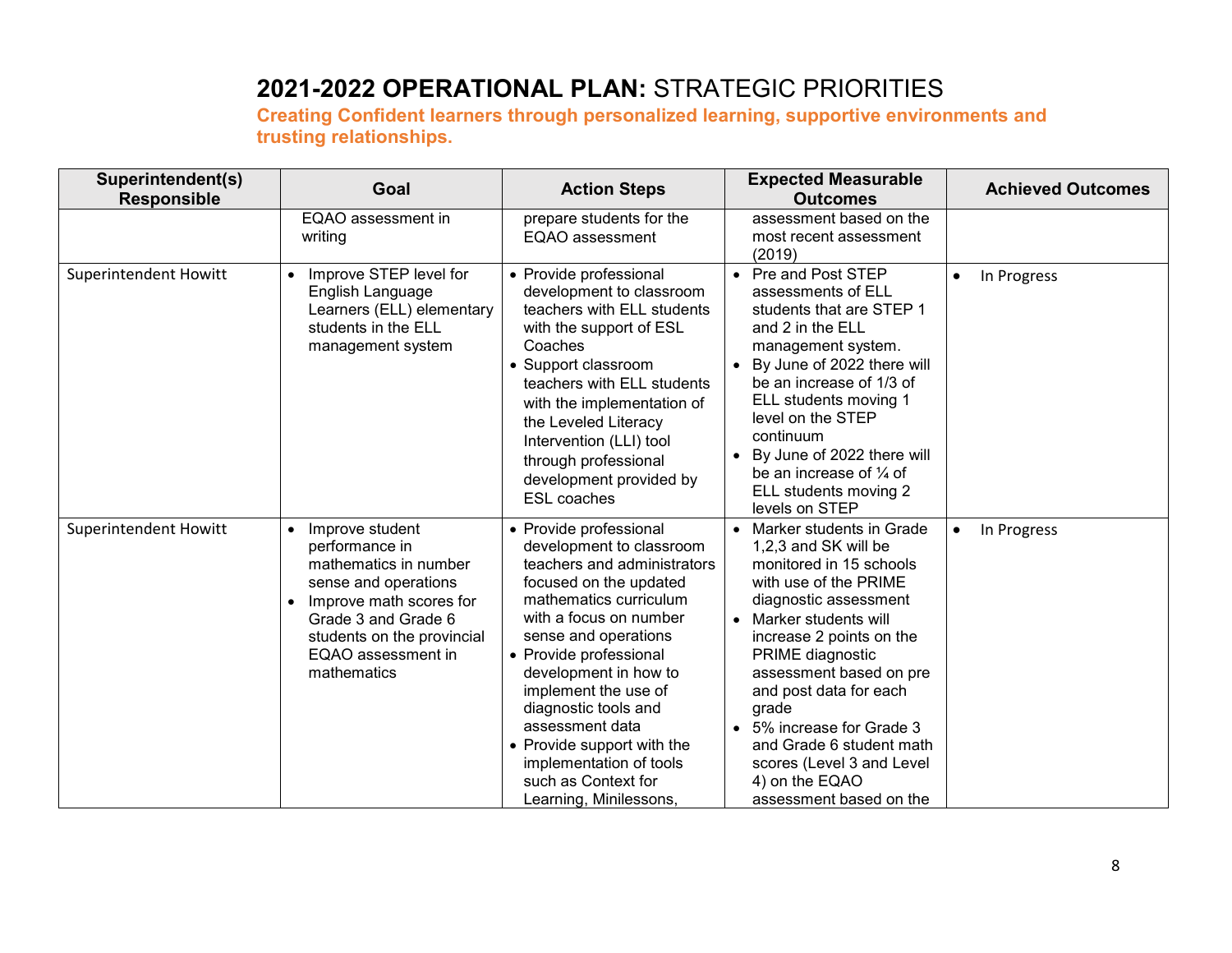

| Superintendent(s)<br><b>Responsible</b> | Goal                                                                                                                                                                                                                                                                                                                                                                                                                                                           | <b>Action Steps</b>                                                                                                                                                                                                                                                                                                                                                                                                                      | <b>Expected Measurable</b><br><b>Outcomes</b>                                                                                                                                                                                                                                                               | <b>Achieved Outcomes</b> |
|-----------------------------------------|----------------------------------------------------------------------------------------------------------------------------------------------------------------------------------------------------------------------------------------------------------------------------------------------------------------------------------------------------------------------------------------------------------------------------------------------------------------|------------------------------------------------------------------------------------------------------------------------------------------------------------------------------------------------------------------------------------------------------------------------------------------------------------------------------------------------------------------------------------------------------------------------------------------|-------------------------------------------------------------------------------------------------------------------------------------------------------------------------------------------------------------------------------------------------------------------------------------------------------------|--------------------------|
|                                         |                                                                                                                                                                                                                                                                                                                                                                                                                                                                | Math UP, Zorbits and<br>Knowledgehook                                                                                                                                                                                                                                                                                                                                                                                                    | most recent assessment<br>(2019)                                                                                                                                                                                                                                                                            |                          |
| <b>Superintendent Howitt</b>            | Support year five<br>$\bullet$<br>implementation of the<br>Grade 11 Indigenous<br>Literature Course<br>Support continued<br>implementation of the<br>Grade 11 Indigenous<br>Literature Course in all<br>secondary schools                                                                                                                                                                                                                                      | • Provide professional<br>development to year five<br>educators instructing the<br>Grade 11 Literature Course<br>• Provide refresher<br>professional development<br>to all instructors of the<br>Grade 11 Indigenous<br>Literature Course<br>• Infuse additional resources<br>to the course                                                                                                                                              | Conduct a focus group on<br>$\bullet$<br>the impact of the PD to<br>support their instruction of<br>the course<br>Pass rates of the course                                                                                                                                                                  | In Progress<br>$\bullet$ |
| Superintendent Wilcox                   | As one of the selected<br>Ministry of Education pilot<br>boards our goals will include:<br>Identify high yield<br>$\bullet$<br>strategies and supports in<br>mathematics for students<br>with Special Education<br>Needs in Grades 4-6 in<br>the area of number sense<br>and operations.<br>Increase student<br>engagement, preventing<br>learning gaps and support<br>students to be prepared<br>for the transition to de-<br>streamed Grade 9<br>mathematics | • Implement high yield<br>strategies in 5 pilot schools<br>to support students in<br>Junior mathematics<br>• Administer math screening<br>tools to identify marker<br>students for the pilot<br>• Provide professional<br>development to teachers on<br>the selected intervention<br>tools<br>• Track marker student<br>progress throughout the<br>school year to determine<br>student progress as a result<br>of the pilot intervention | Marker students in the<br>Junior grades will be<br>monitored at the 5 pilot<br>schools<br>Marker students will<br>$\bullet$<br>demonstrate an increased<br>proficiency in the area of<br>number sense and<br>operations through the<br>administration of a pre-<br>and post-standardized<br>math assessment | In Progress<br>$\bullet$ |
| Superintendent Wilcox                   | Expand implementation<br>$\bullet$<br>of the School Skills<br>Development<br>Program that develops                                                                                                                                                                                                                                                                                                                                                             | • Identify students with ASD<br>who would benefit from<br>participating in the My Way                                                                                                                                                                                                                                                                                                                                                    | Collect data from<br>$\bullet$<br>educators and<br>parent/caregivers to<br>determine improvement in                                                                                                                                                                                                         | In Progress<br>$\bullet$ |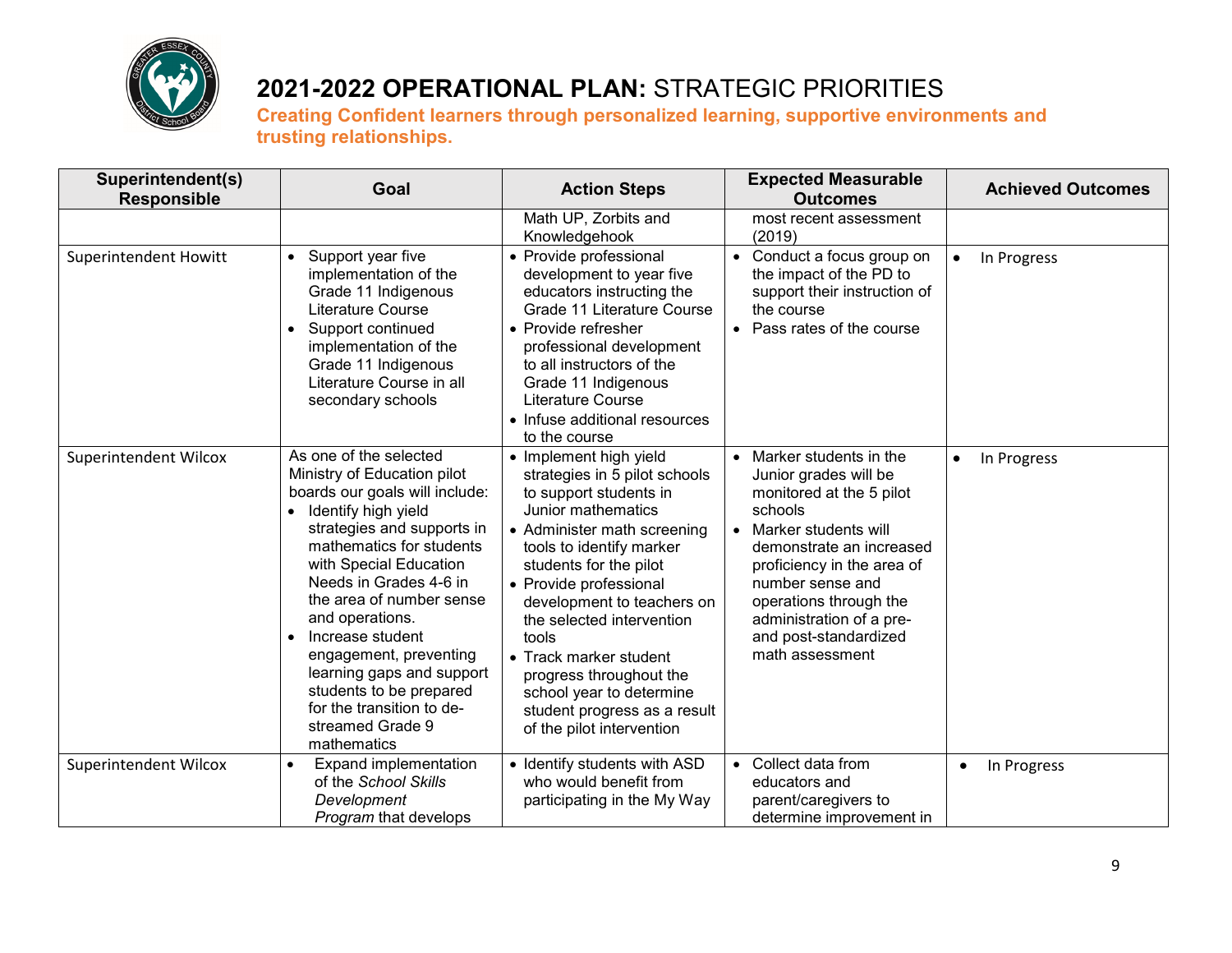

| Superintendent(s)<br><b>Responsible</b> | Goal                                                                                                                                                                                                                                                                                              | <b>Action Steps</b>                                                                                                                                                                                                                                                                                                                                                                                                                                                                                                                                                                         | <b>Expected Measurable</b><br><b>Outcomes</b>                                                                                                                                                                  | <b>Achieved Outcomes</b> |
|-----------------------------------------|---------------------------------------------------------------------------------------------------------------------------------------------------------------------------------------------------------------------------------------------------------------------------------------------------|---------------------------------------------------------------------------------------------------------------------------------------------------------------------------------------------------------------------------------------------------------------------------------------------------------------------------------------------------------------------------------------------------------------------------------------------------------------------------------------------------------------------------------------------------------------------------------------------|----------------------------------------------------------------------------------------------------------------------------------------------------------------------------------------------------------------|--------------------------|
|                                         | and enhances school-<br>ready skills in students<br>identified with Autism<br>Spectrum<br>Disorder (ASD)                                                                                                                                                                                          | Program and Applied<br>Behaviour Analysis (ABA)<br>• Board Certified Behaviour<br>Analyst (BCBA) to develop<br>an individualized program<br>to increase behavior<br>compliance and to reduce<br>problem behaviours that<br>result in difficulties in the<br>classroom                                                                                                                                                                                                                                                                                                                       | attendance, behaviour and<br>communication<br>Collect data from<br>educators and<br>parent/caregivers to<br>determine improvement in<br>academic goals identified<br>on the Individual<br>Education Plan (IEP) |                          |
| Superintendent Wilcox                   | This school year in<br>$\bullet$<br>consultation with the<br>Indigenous Education<br><b>Advisory Committee</b><br>(IEAC) the Special<br><b>Education Department is</b><br>piloting a Grade 7/8 FNMI<br>After School Empower<br>Literacy Program to<br>students who self-identify<br>as Indigenous | • Two teachers were trained<br>to facilitate Empower and<br>the Empower kits were<br>purchased for those<br>teachers<br>• Student profiles were<br>reviewed to determine the<br>eligibility of potential<br>candidates<br>• Parents/caregivers were<br>contacted personally to<br>determine commitment to<br>the program as it requires<br>students to complete 110<br>lessons<br>• A pre- and post-<br>assessment will be<br>administered to determine<br>progress<br>• Technology will be provided<br>by the Special Education<br>Department for those<br>students who indicate a<br>need | Participating students will<br>demonstrate progress in<br>their foundational reading<br>skills as measured by the<br>pre- and post-assessment                                                                  | In Progress<br>$\bullet$ |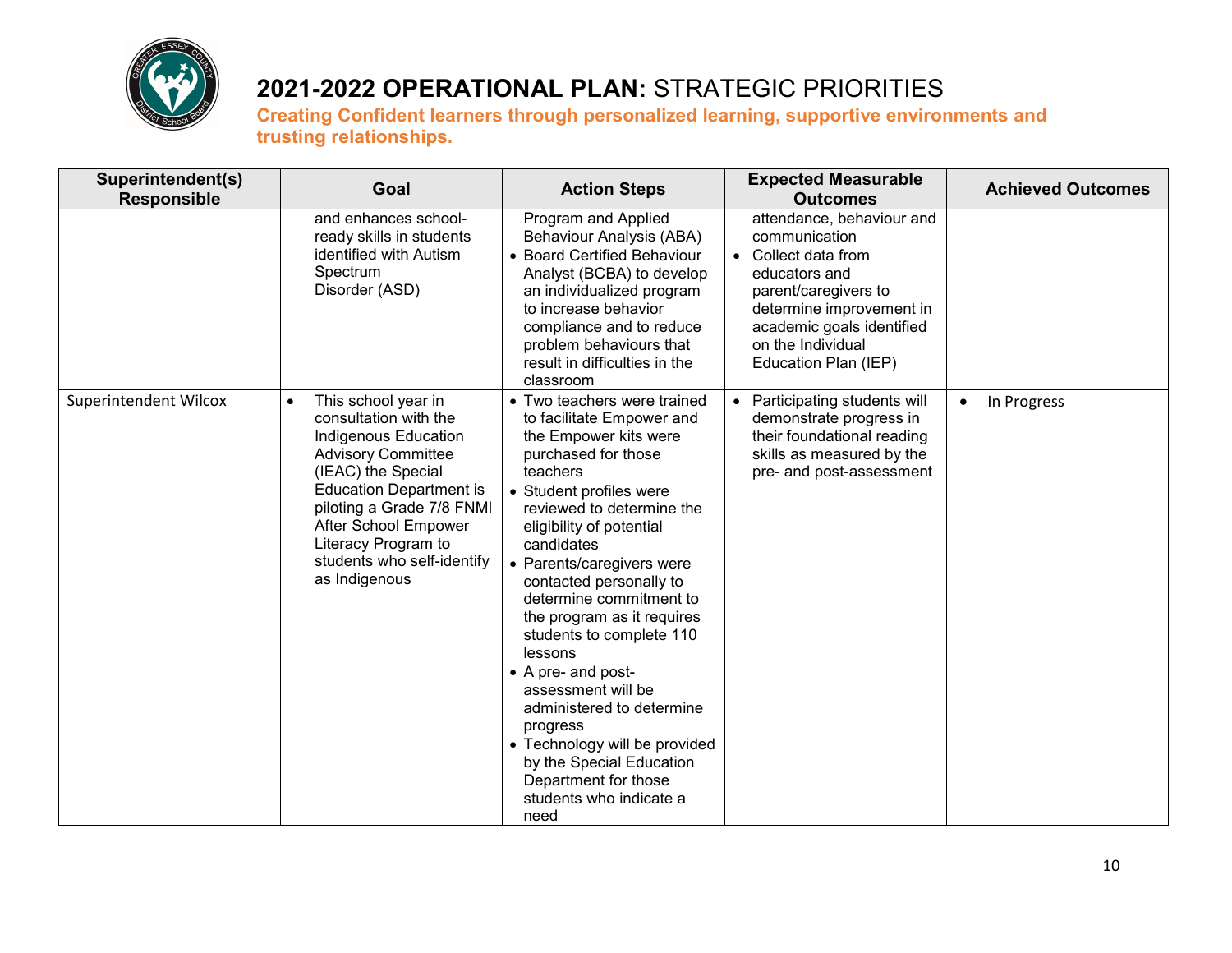

| Superintendent(s)<br><b>Responsible</b>                                                          | Goal                                                                                                             | <b>Action Steps</b>                                                                                                                                                                                                                                                                                                       | <b>Expected Measurable</b><br><b>Outcomes</b>                                                                                                                                                                                                                                                                                   | <b>Achieved Outcomes</b> |
|--------------------------------------------------------------------------------------------------|------------------------------------------------------------------------------------------------------------------|---------------------------------------------------------------------------------------------------------------------------------------------------------------------------------------------------------------------------------------------------------------------------------------------------------------------------|---------------------------------------------------------------------------------------------------------------------------------------------------------------------------------------------------------------------------------------------------------------------------------------------------------------------------------|--------------------------|
| <b>Superintendent Mills</b>                                                                      | Provide access to digital<br>tools and devices to all<br>learners at the Board                                   | • Provide a device to virtual<br>students<br>• Provide devices to schools<br>to support in-person<br>learning<br>• Replace end of life student<br>devices<br>• Provide technical support to<br>students                                                                                                                   | All students in the virtual<br>school will have a device<br>for their personal use<br>Laptop carts delivered to<br>all elementary and<br>secondary locations<br>Continue to log issues and<br>provide support through<br>the Helpdesk system                                                                                    | In Progress<br>$\bullet$ |
| <b>Superintendent Mills</b>                                                                      | Develop and implement<br>$\bullet$<br>the annual Information<br><b>Technology Services</b><br><b>Demand Plan</b> | • Develop proposed project<br>plans based on perceived<br>needs<br>• Review proposed projects,<br>plans and available<br>human/financial resources<br>to prioritize and approve<br>projects which make up the<br><b>ITS Annual Demand Plan</b><br>• Address Ad Hoc ITS needs<br>in relation to Demand Plan<br>as required | Regular reporting on<br>project progress<br>Completion of demand<br>plan and/or explanation of<br>revised expected<br>outcomes                                                                                                                                                                                                  | In Progress<br>$\bullet$ |
| Director Kelly<br><b>Superintendent Canty</b><br>Superintendent Howitt<br>Superintendent Houston | Develop an Anti-Black<br>Racism (ABR) Strategy                                                                   | • Develop a communication<br>plan<br>• Analyze any available data<br>on the academic<br>achievement, suspensions<br>and expulsion and well-<br>being of Black students and<br>staff<br>• Review any relevant<br>documents, policies and<br>information collected from<br>previous community                               | Identify ABR barriers and<br>biases in formal systems,<br>policies and<br>documentation<br>Identify ABR barriers and<br>biases in informal systems<br>and practices<br>Identify gaps in policies<br>and practices<br>Identify potential strategies<br>to respond to issues<br>Develop a strategy that<br>not only addresses the | In Progress<br>$\bullet$ |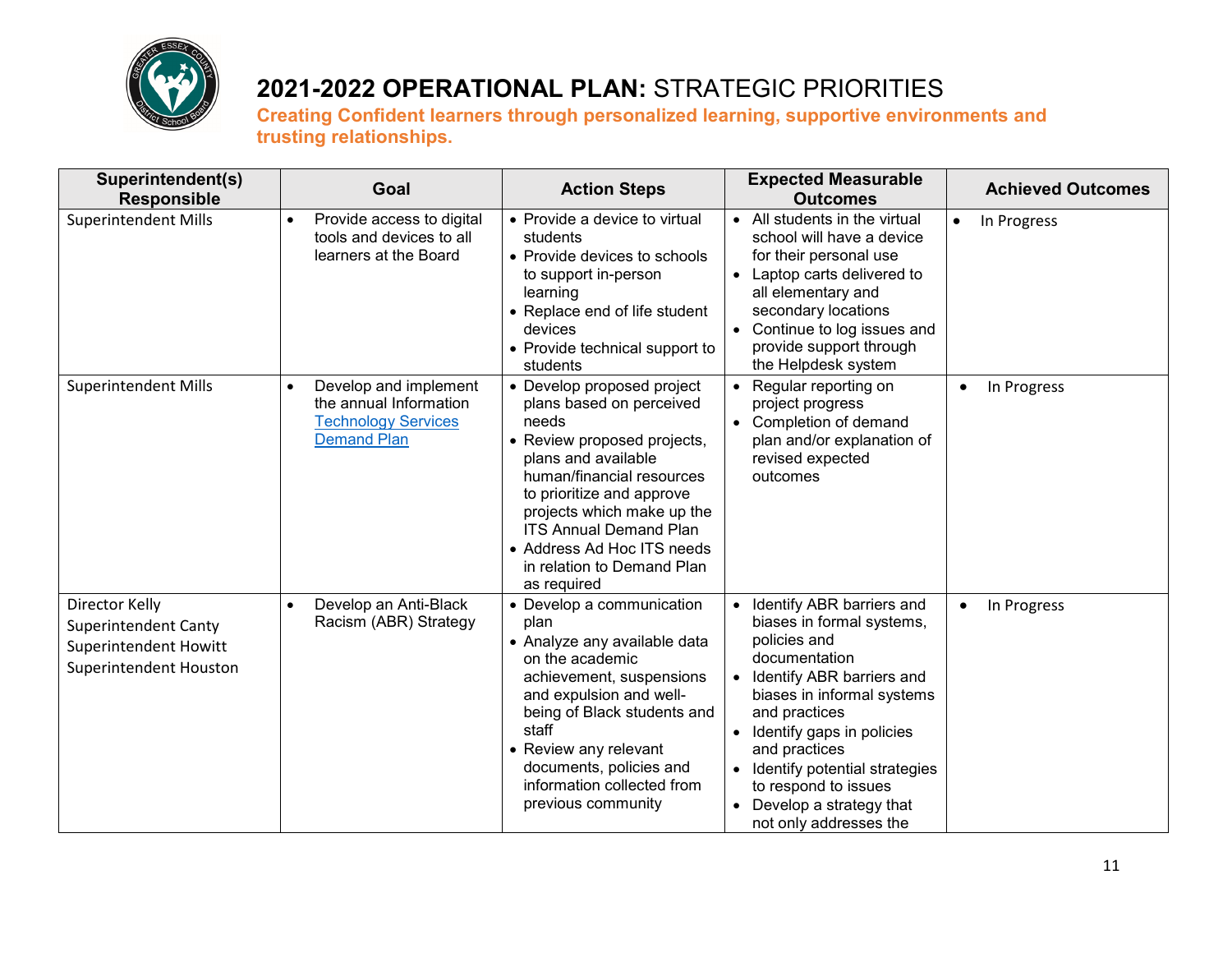

| Superintendent(s)<br><b>Responsible</b> | Goal                                                                                                                                                     | <b>Action Steps</b>                                                                                                                                                                                                                                                                                                                                                                                                                                                                   | <b>Expected Measurable</b><br><b>Outcomes</b>                                                                                                                                                                                                                                                                                                                                                                                                                                                                                                                                                      | <b>Achieved Outcomes</b> |
|-----------------------------------------|----------------------------------------------------------------------------------------------------------------------------------------------------------|---------------------------------------------------------------------------------------------------------------------------------------------------------------------------------------------------------------------------------------------------------------------------------------------------------------------------------------------------------------------------------------------------------------------------------------------------------------------------------------|----------------------------------------------------------------------------------------------------------------------------------------------------------------------------------------------------------------------------------------------------------------------------------------------------------------------------------------------------------------------------------------------------------------------------------------------------------------------------------------------------------------------------------------------------------------------------------------------------|--------------------------|
|                                         |                                                                                                                                                          | consultations and focus<br>groups<br>• Review the equity and anti-<br>racism professional<br>development conducted for<br>staff, protocols for<br>managing incidents of<br>racism<br>$\bullet$ Undertake a<br>comprehensive<br>consultation strategy to<br>hear from the community,<br>committees, students and<br>staff at all levels of the<br>organization (consultations,<br>surveys, interviews)<br>• Review best practices of<br>the literature and in leading<br>organizations | identified issues, but<br>supports an understanding<br>of the issues and creation<br>of buy-in from<br>stakeholders throughout<br>the school community<br><b>Build momentum</b><br>throughout the<br>organization in addressing<br>anti-Black racism<br>Increase in confidence<br>among Black students,<br>staff and community that<br>the implementation of the<br>strategy will lead to real<br>change in their<br>experiences at GECDSB<br>Increase in confidence<br>among the Senior<br>Leadership Team that the<br>strategy is realistic and<br>achievable and will<br>support lasting change |                          |
| Superintendent Awender                  | Increase the number of<br>$\bullet$<br>elementary and<br>secondary teachers<br>aspiring to become<br>leaders through the<br>Leadership Ignite<br>Program | • Professional learning with<br>guest speakers, booktalks,<br>panels, simulations, etc.<br>with a focus on Equity and<br>Inclusion<br>• Shadow visits, mentorships<br>with experienced admin<br>• Resume writing                                                                                                                                                                                                                                                                      | Increase of 5%<br>$\bullet$<br>participation in the<br>number of Ignite<br>candidates<br>High percentage of<br>candidates indicate the<br>effectiveness of Ignite                                                                                                                                                                                                                                                                                                                                                                                                                                  | In Progress<br>$\bullet$ |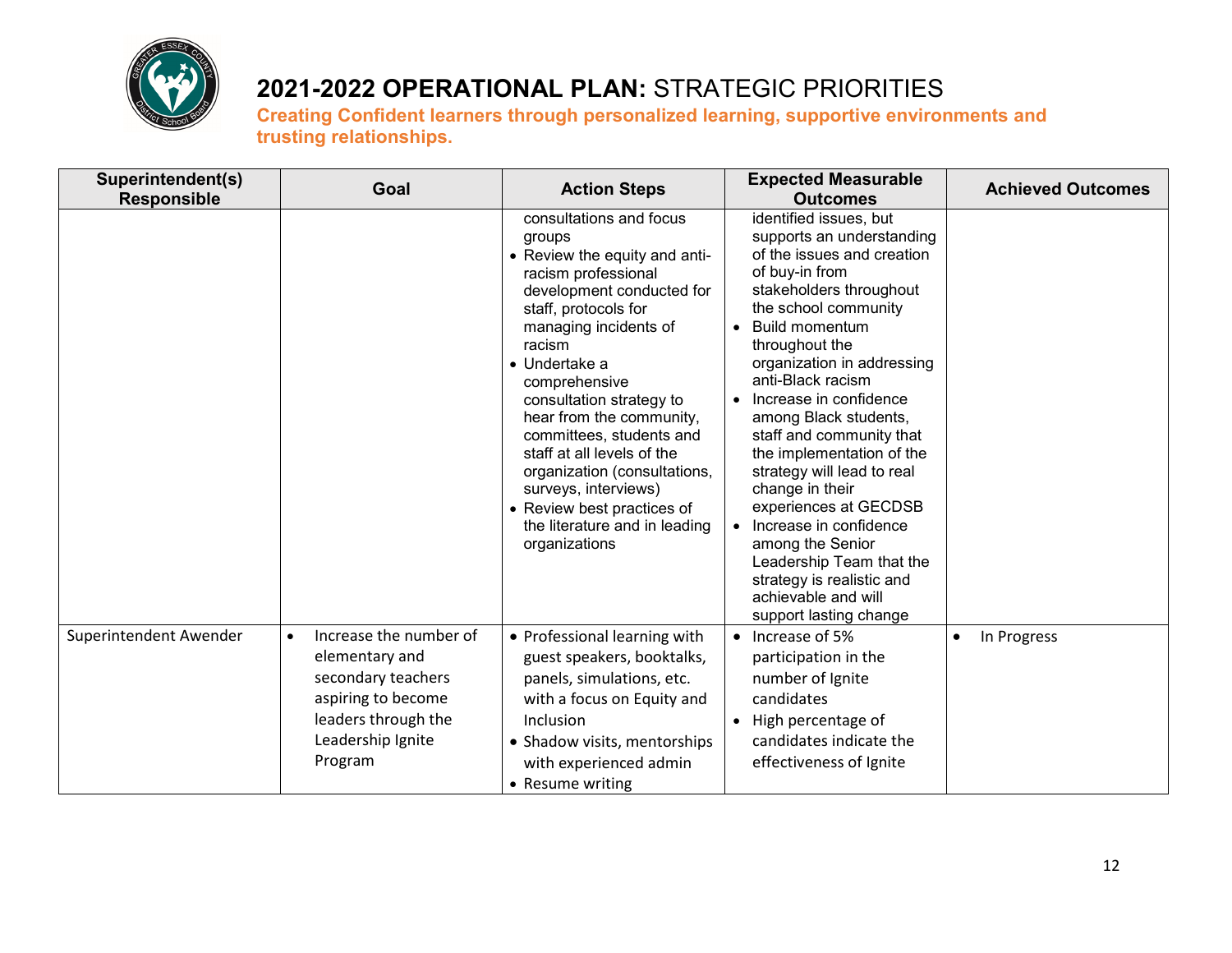

| Superintendent(s)<br><b>Responsible</b> | Goal                                                                                                                                      | <b>Action Steps</b>                                                                                                                                                                                                                                                                                                                          | <b>Expected Measurable</b><br><b>Outcomes</b>                                                                                                 | <b>Achieved Outcomes</b> |
|-----------------------------------------|-------------------------------------------------------------------------------------------------------------------------------------------|----------------------------------------------------------------------------------------------------------------------------------------------------------------------------------------------------------------------------------------------------------------------------------------------------------------------------------------------|-----------------------------------------------------------------------------------------------------------------------------------------------|--------------------------|
| Superintendent Awender                  | • Authorization of the IB<br>PYP at the two candidate<br>schools<br>Increase the enrolment<br>at MD Bennie and<br>Glenwood Public School. | • Align the Primary Years<br>Programme (PYP) six<br>transdisciplinary themes<br>with the Ontario<br>curriculum<br>• Provide PD for each staff to<br>be IB certified<br>• Develop and revise a JK-8<br>Program of Inquiry<br>• Invite IB coordinators to<br>witness school culture and<br>learning at MD Bennie and<br>Glenwood Public School | Full authorization to<br>become a PYP IB World<br>School<br>Increase of ten or more<br>students in each school<br>from last year to this year | In Progress<br>$\bullet$ |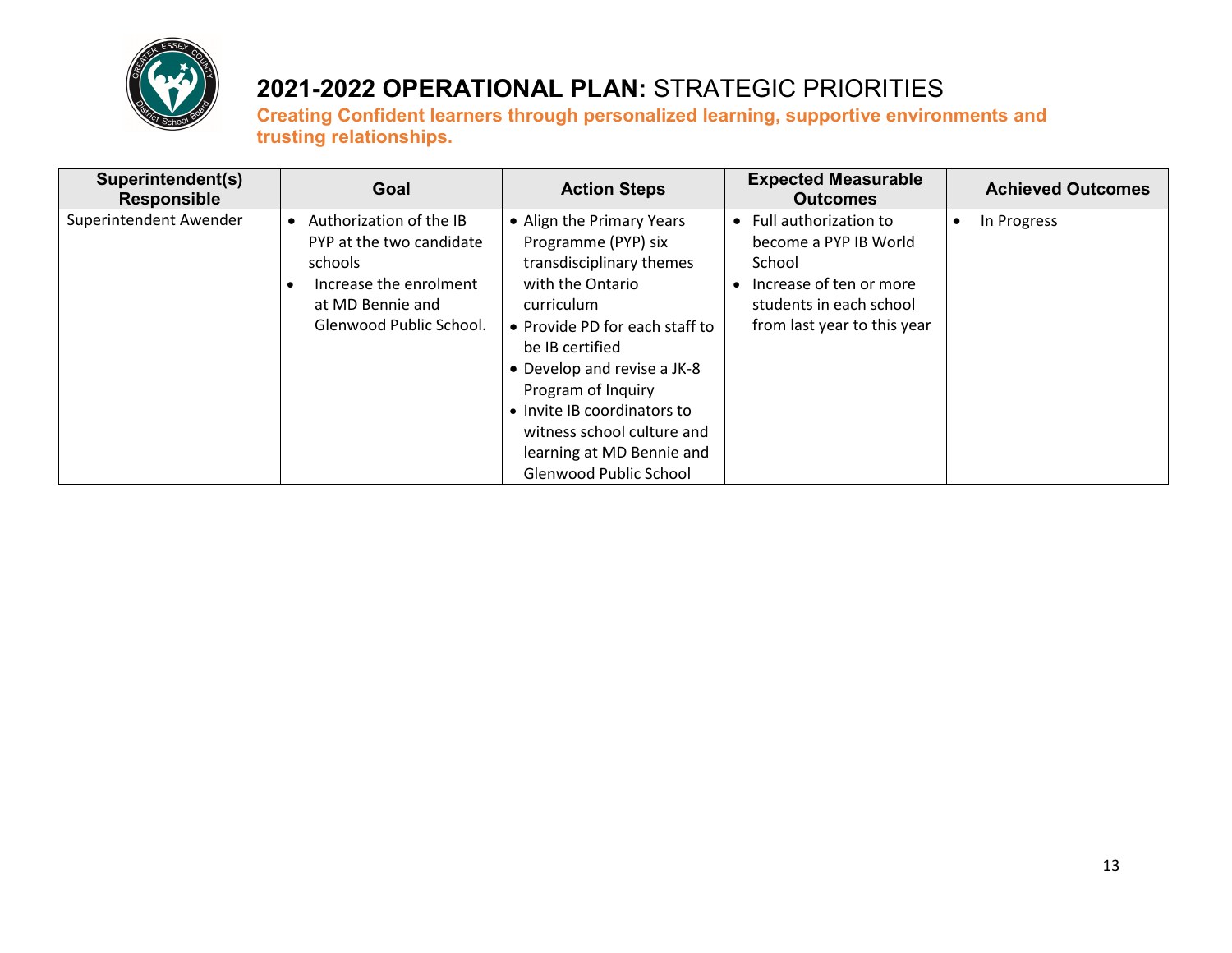

| Superintendent(s)<br><b>Responsible</b>  | Goal                                                                                                                                                                                                                            | <b>Action Steps</b>                                                                                                                                                                                                                                                                                                                                                                                                                                                                                                                                                                                                                                                                                                                                                                                                                         | <b>Expected Measurable</b><br><b>Outcomes</b>                                                                                                                                                                                                                                    | <b>Achieved Outcomes</b> |
|------------------------------------------|---------------------------------------------------------------------------------------------------------------------------------------------------------------------------------------------------------------------------------|---------------------------------------------------------------------------------------------------------------------------------------------------------------------------------------------------------------------------------------------------------------------------------------------------------------------------------------------------------------------------------------------------------------------------------------------------------------------------------------------------------------------------------------------------------------------------------------------------------------------------------------------------------------------------------------------------------------------------------------------------------------------------------------------------------------------------------------------|----------------------------------------------------------------------------------------------------------------------------------------------------------------------------------------------------------------------------------------------------------------------------------|--------------------------|
| Director Kelly<br>Superintendent Hillman | Consistently and<br>$\bullet$<br>effectively engage<br>with GECDSB<br>parents/guardian<br>communities through<br>a diverse variety of<br>electronic means<br>(website, social<br>media, Edsby and<br>virtual<br>communications) | • Communications<br>Department will regularly<br>join GECPIC meetings to<br>share information and hear<br>feedback from committee<br>members<br>• Encourage GECPIC<br>members to create a<br>communications committee<br>that will connect with school<br>Chairs and bring news,<br>events and community<br>updates back to GECPIC<br>meetings<br>• Encourage GECPIC and<br>school council members to<br>follow GECDSB channels<br>and share these trustworthy<br>information sources with<br>their school communities<br>$\bullet$ Implement the 2021-2022<br><b>Communications Calendar</b><br>on all platforms and<br>consistently update to<br>reflect the needs of<br><b>GECDSB</b> families<br>• Continue to report on<br>monthly social engagement<br>and track communication of<br>our strategic priorities<br>(confident learners, | • Increase in digital<br>parent engagement<br>numbers from 2020-<br>2021 to 2021-2022<br>Digital Engagement<br>Measures will include<br>total website, social<br>media and Edsby<br>engagement sessions<br>and impressions at the<br>conclusion of the 2021-<br>2022 school year | In progress<br>$\bullet$ |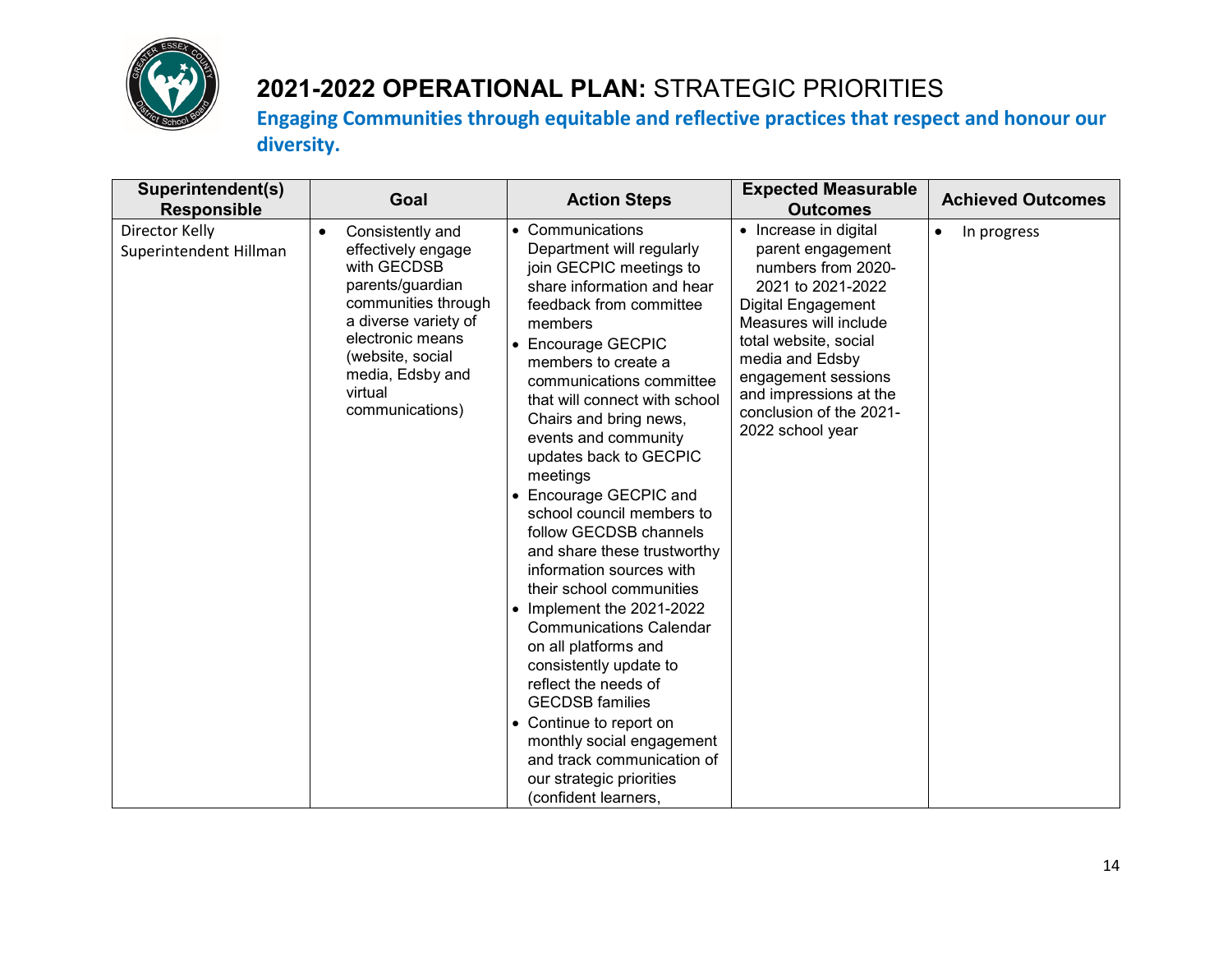

| Superintendent(s)<br><b>Responsible</b>                                               | Goal                                                                                                                           | <b>Action Steps</b>                                                                                                                                                                                         | <b>Expected Measurable</b><br><b>Outcomes</b>                                                                                                                                                                                                                                                                                      | <b>Achieved Outcomes</b> |
|---------------------------------------------------------------------------------------|--------------------------------------------------------------------------------------------------------------------------------|-------------------------------------------------------------------------------------------------------------------------------------------------------------------------------------------------------------|------------------------------------------------------------------------------------------------------------------------------------------------------------------------------------------------------------------------------------------------------------------------------------------------------------------------------------|--------------------------|
|                                                                                       |                                                                                                                                | engaged communities,<br>ethical stewardship)<br>Effectively utilize the new<br>website as it is released to<br>increase engagement and<br>reach                                                             |                                                                                                                                                                                                                                                                                                                                    |                          |
| Superintendent<br>Armstrong                                                           | Implement an<br>$\bullet$<br>enhanced<br>consultation process<br>for the 2022-23<br>budget                                     | • Research budget<br>consultation practices<br>across Ontario district<br>school boards and identify:<br>best practices<br>$\circ$<br>recommendations for<br>$\Omega$<br>enhanced community<br>consultation | • Issue budget<br>consultation report to<br><b>Trustees by February</b><br>1,2022<br>Implement at least<br>$\bullet$<br>one recommendation<br>for the 2022-23<br>budget<br>• Provide a monitoring<br>report to Trustees by<br>May 3, 2022 of the<br>impact of the<br>implemented<br>recommendation on<br>community<br>consultation | In progress<br>$\bullet$ |
| <b>Superintendent Howitt</b><br><b>Superintendent Canty</b><br>Superintendent Houston | Plan and provide<br>$\bullet$<br>professional<br>development in the<br>area of Diversity,<br>Equity and Inclusion<br>for staff | • Plan professional<br>development for all<br>bargaining and non-<br>bargaining groups in<br>Diversity, Equity and<br>Inclusion                                                                             | Conduct pre and post<br>$\bullet$<br>surveys with staff to<br>measure increased<br>awareness and<br>understanding of PD<br>content                                                                                                                                                                                                 | In progress<br>$\bullet$ |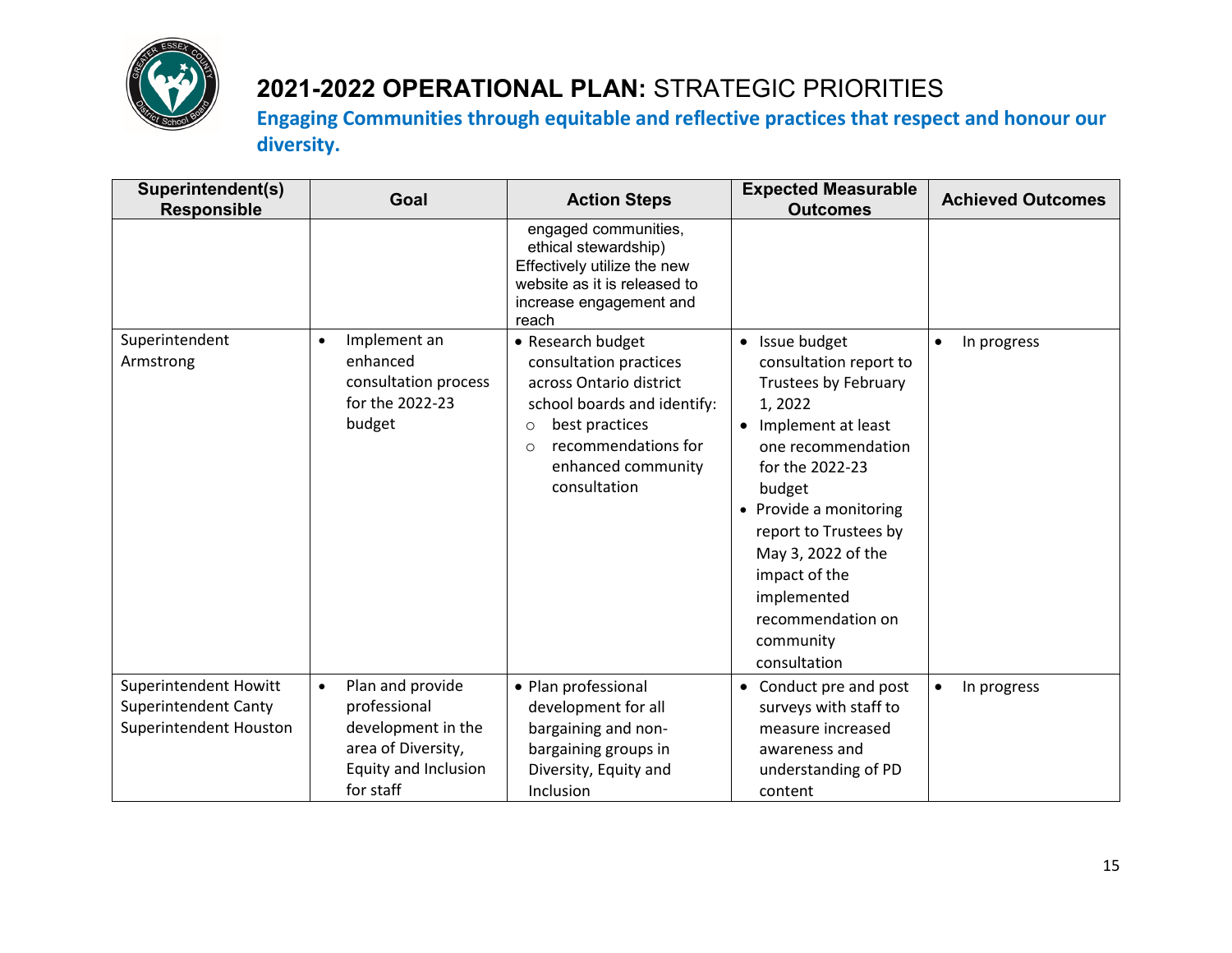

| Superintendent(s)<br><b>Responsible</b> | Goal                        | <b>Action Steps</b>         | <b>Expected Measurable</b><br><b>Outcomes</b> | <b>Achieved Outcomes</b> |
|-----------------------------------------|-----------------------------|-----------------------------|-----------------------------------------------|--------------------------|
|                                         |                             | • Build staff capacity and  | • Conduct focus group                         |                          |
|                                         |                             | understanding of social     | interviews with staff to                      |                          |
|                                         |                             | issues and impact, in       | measure impact and                            |                          |
|                                         |                             | underserved communities     | increase capacity and                         |                          |
|                                         |                             | • Consult the development   | future needs                                  |                          |
|                                         |                             | and execution of the        |                                               |                          |
|                                         |                             | professional development    |                                               |                          |
|                                         |                             | plan with internal advising |                                               |                          |
|                                         |                             | committees such as the      |                                               |                          |
|                                         |                             | Diversity, Equity and       |                                               |                          |
|                                         |                             | Inclusion Committee, the    |                                               |                          |
|                                         |                             | <b>Anti-Black Racism</b>    |                                               |                          |
|                                         |                             | Committee, the Indigenous   |                                               |                          |
|                                         |                             | <b>Education Advisory</b>   |                                               |                          |
|                                         |                             | Committee, Student          |                                               |                          |
|                                         |                             | Senate, GECPIC, Union       |                                               |                          |
|                                         |                             | partners and external       |                                               |                          |
|                                         |                             | community groups            |                                               |                          |
|                                         |                             | • Share the impact of       |                                               |                          |
|                                         |                             | professional learning with  |                                               |                          |
|                                         |                             | staff and internal advising |                                               |                          |
|                                         |                             | committees and              |                                               |                          |
|                                         |                             | community partners          |                                               |                          |
| <b>Superintendent Howitt</b>            | Review library<br>$\bullet$ | • Develop and review a      | • Upon the                                    | In progress<br>$\bullet$ |
|                                         | resources that depict       | compilation list of all     | implementation of new                         |                          |
|                                         | Black history, people       | resources based on          | resources, conduct                            |                          |
|                                         | and culture to ensure       | consultation with the DEI   | focus group interviews                        |                          |
|                                         | the resources reflect       | Committee and the ABR       | with students to                              |                          |
|                                         | the contemporary,           | Committee and community     | determine their                               |                          |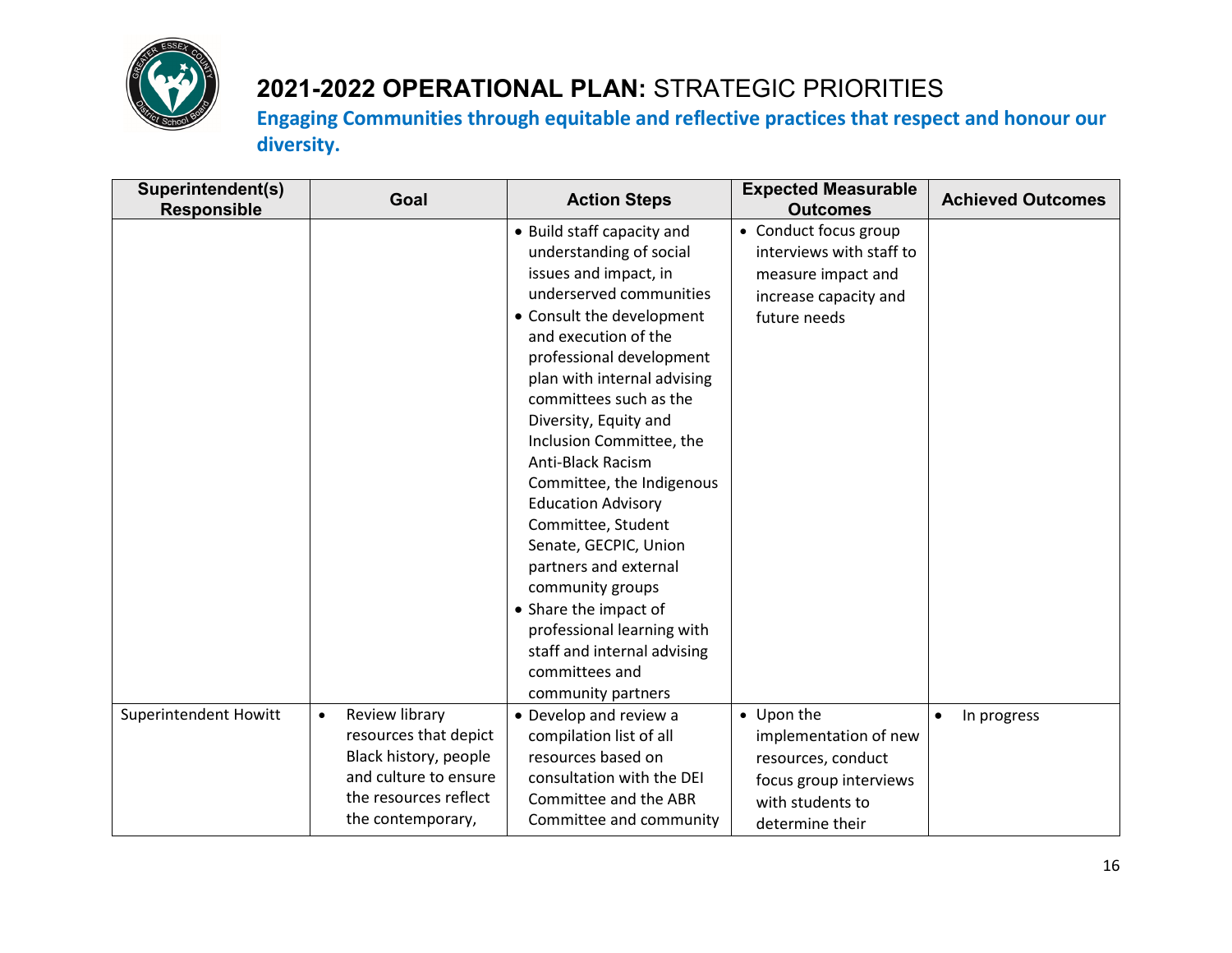

| Superintendent(s)<br><b>Responsible</b> | Goal                                                                                                                                                                                                                                          | <b>Action Steps</b>                                                                                                                                                                                                                                                                                                                                 | <b>Expected Measurable</b><br><b>Outcomes</b>                                                                                 | <b>Achieved Outcomes</b> |
|-----------------------------------------|-----------------------------------------------------------------------------------------------------------------------------------------------------------------------------------------------------------------------------------------------|-----------------------------------------------------------------------------------------------------------------------------------------------------------------------------------------------------------------------------------------------------------------------------------------------------------------------------------------------------|-------------------------------------------------------------------------------------------------------------------------------|--------------------------|
|                                         | lived experience and<br>accurate, historical<br>representations                                                                                                                                                                               | partners to delineate items<br>to be removed, to remain<br>and items to reinvigorate<br>the library collections<br>• Garner input from students<br>as to recommended books<br>for the library collection                                                                                                                                            | impression of added<br>resources                                                                                              |                          |
| <b>Superintendent Howitt</b>            | Reinvesting in the<br>$\bullet$<br>Grade 10 English<br>Resources so that the<br>resources reflect the<br>diverse, lived,<br>experiences of all<br>students                                                                                    | • Consult with English<br><b>Teachers and the DEI</b><br>Committee, Student<br>Senate, ABR Committee,<br>IEAC and SEAC as well as<br>community partners as to<br>contemporary appropriate<br>selections                                                                                                                                             | • Conduct focus group<br>interviews with<br>students and teachers<br>to determine their<br>impression of the new<br>resources | In progress<br>$\bullet$ |
| <b>Superintendent Howitt</b>            | Demonstrate<br>$\bullet$<br>improved math and<br>reading scores for<br>students that engage<br>in the Camp Wonder<br>experience-Summer<br>2022 particularly in<br>central city<br>participating schools<br>and the Leamington<br>area schools | • Provide professional<br>development to Camp<br>Wonder teachers in the use<br>of diagnostic assessments<br>and screeners for both<br>reading and mathematics<br>• Provide professional<br>development to Camp<br>Wonder teachers on the<br>use of effective pedagogical<br>practices to support<br>improved reading and<br>mathematics performance | • Demonstrate improved<br>performance between<br>pre and post diagnostic<br>assessments in both<br>reading and writing        | In progress<br>$\bullet$ |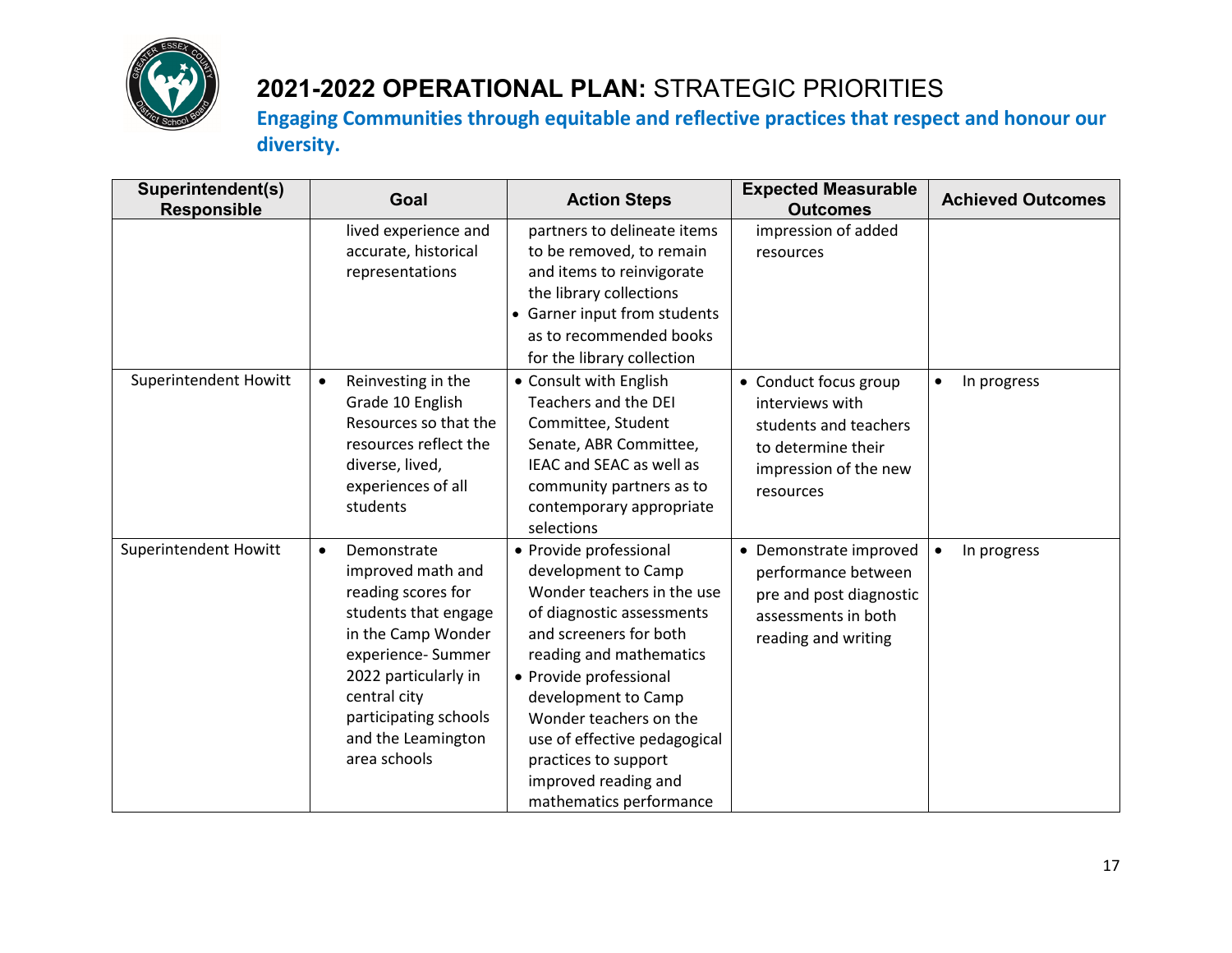

| Superintendent(s)<br><b>Responsible</b>                                               | Goal                                                                                                                                                                                                                         | <b>Action Steps</b>                                                                                                                                                                                                                                             | <b>Expected Measurable</b><br><b>Outcomes</b>                                                                                                                                                                                                                                                                                                        | <b>Achieved Outcomes</b> |
|---------------------------------------------------------------------------------------|------------------------------------------------------------------------------------------------------------------------------------------------------------------------------------------------------------------------------|-----------------------------------------------------------------------------------------------------------------------------------------------------------------------------------------------------------------------------------------------------------------|------------------------------------------------------------------------------------------------------------------------------------------------------------------------------------------------------------------------------------------------------------------------------------------------------------------------------------------------------|--------------------------|
| <b>Superintendent Howitt</b>                                                          | Support all grade 12<br>$\bullet$<br>self-identified<br>Indigenous students<br>achieve their<br>graduation<br>requirements<br>Support access to<br>$\bullet$<br>post-secondary<br>pathways,<br>scholarships and<br>bursaries | · Indigenous graduation<br>coach will support self-<br>identified students in<br>achieving the requirements<br>for an Ontario Secondary<br>School Diploma<br>• Provide Information<br>sessions as to post-<br>secondary pathways,<br>scholarships and bursaries | • 100% of all 2021-22<br>Grade 12 self-<br>identified students<br>achieve their<br>graduation<br>requirements<br>• Track the post-<br>secondary pathways,<br>scholarships and<br>bursary achievements                                                                                                                                                | In progress<br>٠         |
| <b>Superintendent Canty</b><br><b>Superintendent Howitt</b><br>Superintendent Houston | Conduct a Student<br>$\bullet$<br>Census                                                                                                                                                                                     | • Create an online survey for<br>students/parents/guardians<br>• Consult with students and<br>community about the<br>purpose of the data<br>collection<br>• Collect and analyze the<br>data                                                                     | • Better understanding<br>the needs of our<br>students<br>Plan programs to meet<br>$\bullet$<br>identified student<br>need<br>Improve the quality of<br>$\bullet$<br>service delivery and<br>programs<br>Reduce disadvantages<br>faced by some<br>students<br>Determine where<br>$\bullet$<br>funds are allocated<br>• Improve equitable<br>programs | In progress<br>$\bullet$ |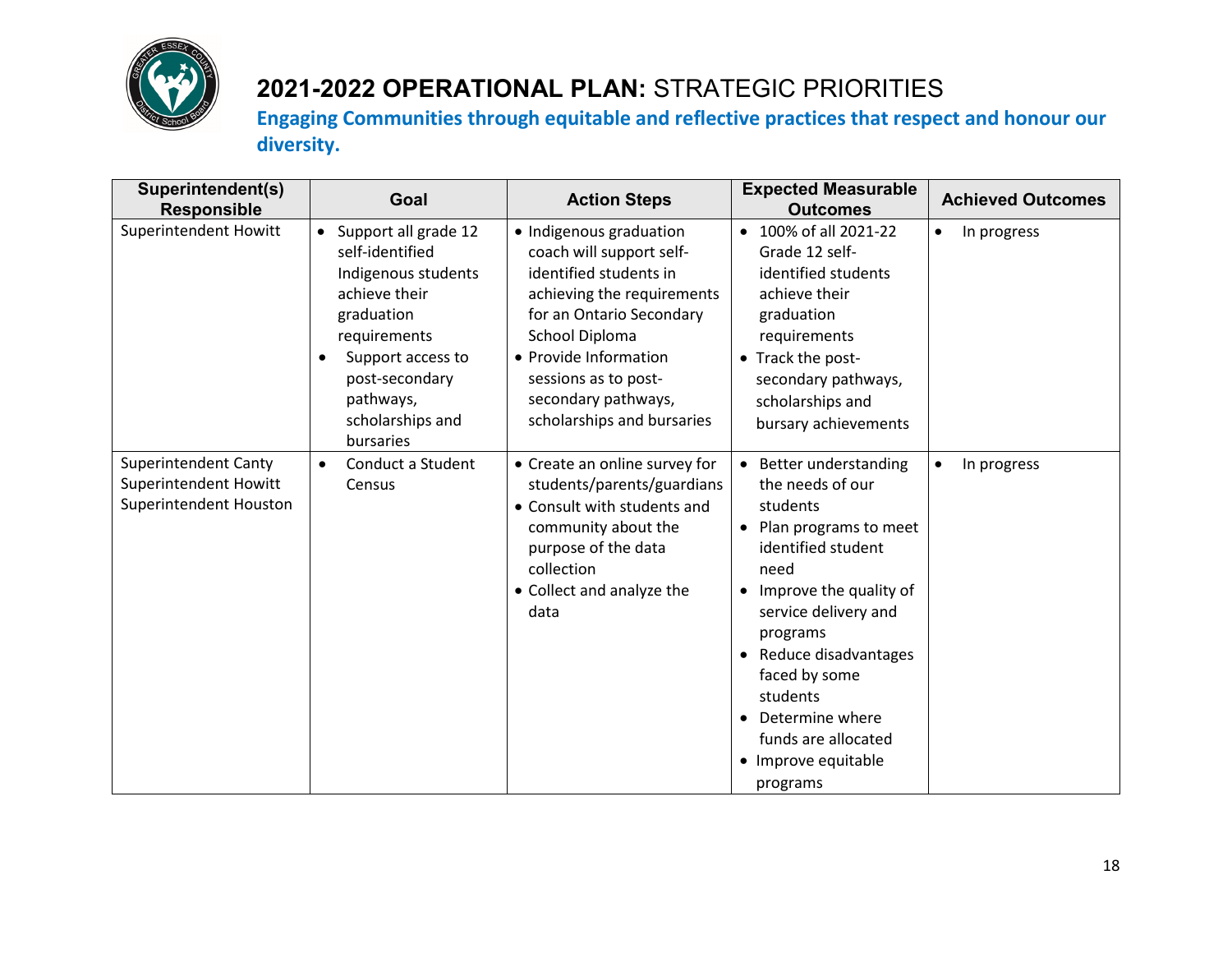

| Superintendent(s)<br><b>Responsible</b> | Goal                                                                                                                                                                                                                                      | <b>Action Steps</b>                                                                                                                                                                                                                                                                                | <b>Expected Measurable</b><br><b>Outcomes</b>                                                                                                                                                                                                                                                                                                   | <b>Achieved Outcomes</b> |
|-----------------------------------------|-------------------------------------------------------------------------------------------------------------------------------------------------------------------------------------------------------------------------------------------|----------------------------------------------------------------------------------------------------------------------------------------------------------------------------------------------------------------------------------------------------------------------------------------------------|-------------------------------------------------------------------------------------------------------------------------------------------------------------------------------------------------------------------------------------------------------------------------------------------------------------------------------------------------|--------------------------|
| Superintendent Awender                  | Develop the Active<br>Transportation pilot<br>project in 5<br>elementary schools<br>Increase Active<br>$\bullet$<br>Transportation to and<br>from school, year<br>round<br>Decrease traffic<br>٠<br>congestion before<br>and after school | • Partner with various<br>organizations, the city of<br>Windsor, and municipalities<br>• Monthly promotions<br>(Walktober / Drive for Five)<br>• Walkability/Bikeability<br>checks<br>• Social Media blitz<br>• Newsletters specific to AT<br>• Develop AT tool kits<br>• Conduct pre/post surveys | Well-developed AT<br>$\bullet$<br>program year around<br>Increase AT to and<br>from school<br>Decrease traffic<br>$\bullet$<br>congestion before and<br>after school<br>Create an increased<br>$\bullet$<br>awareness of AT as<br>indicated with the<br>surveys<br>Develop increased<br>$\bullet$<br>partnerships with<br>various organizations | In progress              |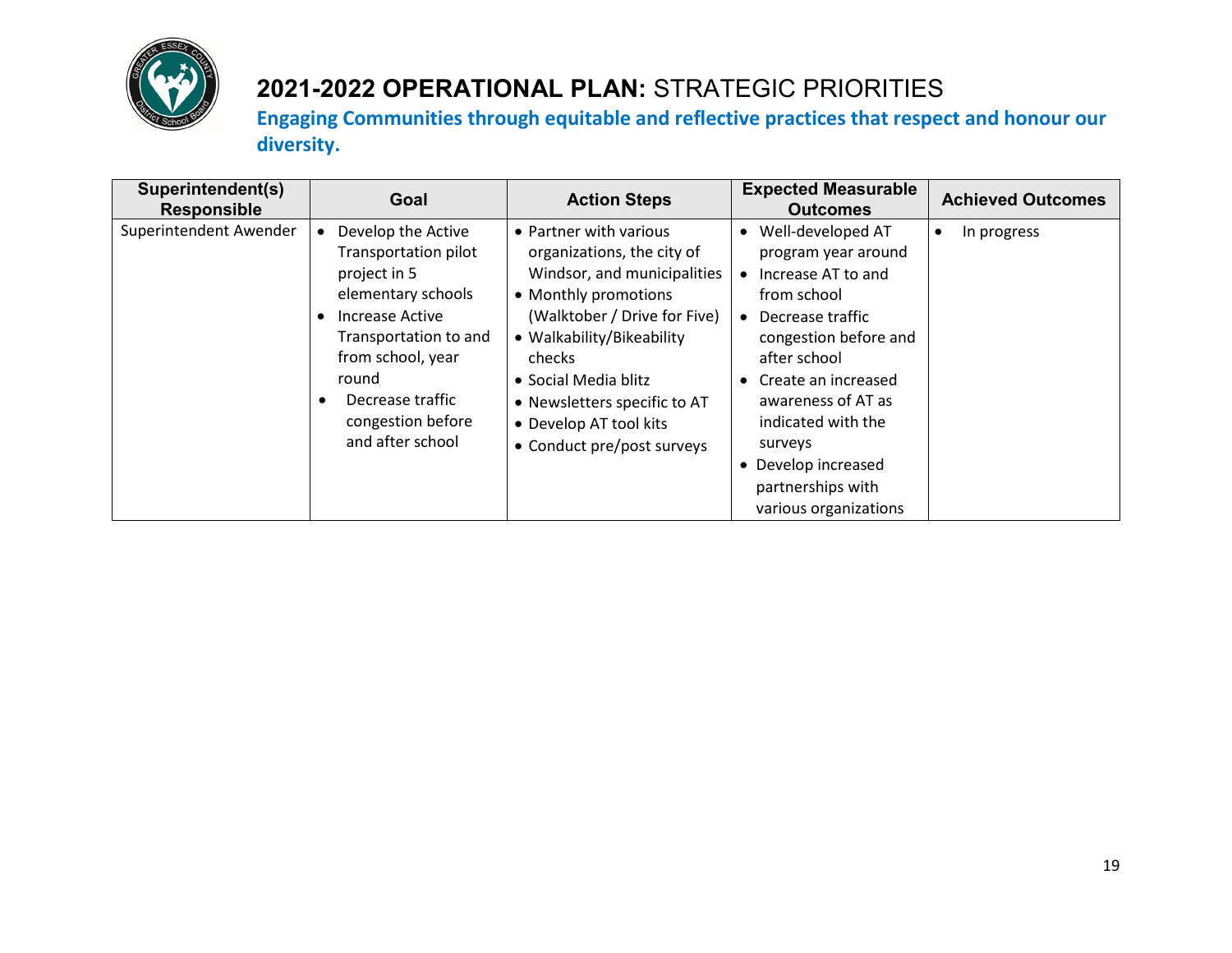

| Superintendent(s)<br><b>Responsible</b> | Goal                                                                              | <b>Action Steps</b>                                                                                                                                                                                                                                                                                                                                                                                                                                                                                         | <b>Expected Measurable</b><br><b>Outcomes</b>                                                                                                                                                                                                                                                                                                                                                                                                                                                                                                                                                                                                  | <b>Achieved Outcomes</b> |
|-----------------------------------------|-----------------------------------------------------------------------------------|-------------------------------------------------------------------------------------------------------------------------------------------------------------------------------------------------------------------------------------------------------------------------------------------------------------------------------------------------------------------------------------------------------------------------------------------------------------------------------------------------------------|------------------------------------------------------------------------------------------------------------------------------------------------------------------------------------------------------------------------------------------------------------------------------------------------------------------------------------------------------------------------------------------------------------------------------------------------------------------------------------------------------------------------------------------------------------------------------------------------------------------------------------------------|--------------------------|
| Superintendent<br>Armstrong             | Become an<br>$\bullet$<br>environmental<br>stewardship leader in<br>our community | • Implement Phase 1 of<br>the Single Use Plastics<br><b>Reduction (SUPR)</b><br>initiatives<br>• Implement "green<br>clauses" in procurement<br>contracts<br>• Conduct waste audits<br>• Conduct student<br>education awareness of<br>environmental<br>stewardship<br>• Reduce energy<br>consumption<br>• Implement an effective<br>social media campaign<br>and school<br>communication<br>• Collaborate with<br>stakeholders including<br>IEAC, SEAC, student<br>senate<br>Declare a climate<br>emergency | Elimination of 6 single<br>$\bullet$<br>use plastic (SUP)<br>products board-wide<br>by December 31, 2021<br>Implement "green<br>clauses" in<br>procurements<br>competitively procured<br>through RFP processes<br>Conduct 10 waste<br>$\bullet$<br>audits across school<br>sites<br>Hold assemblies or<br>virtual sessions in<br>schools in collaboration<br>with the Environmental<br><b>Outdoor Education</b><br>teacher consultants<br>Complete the<br>$\bullet$<br>procurement process<br>for 'Real-Time<br>Metering' with a<br>phased<br>implementation plan<br>over 2 years<br>Regular social media posts<br>to promote<br>environmental | In progress<br>$\bullet$ |
|                                         |                                                                                   |                                                                                                                                                                                                                                                                                                                                                                                                                                                                                                             | stewardship initiatives                                                                                                                                                                                                                                                                                                                                                                                                                                                                                                                                                                                                                        |                          |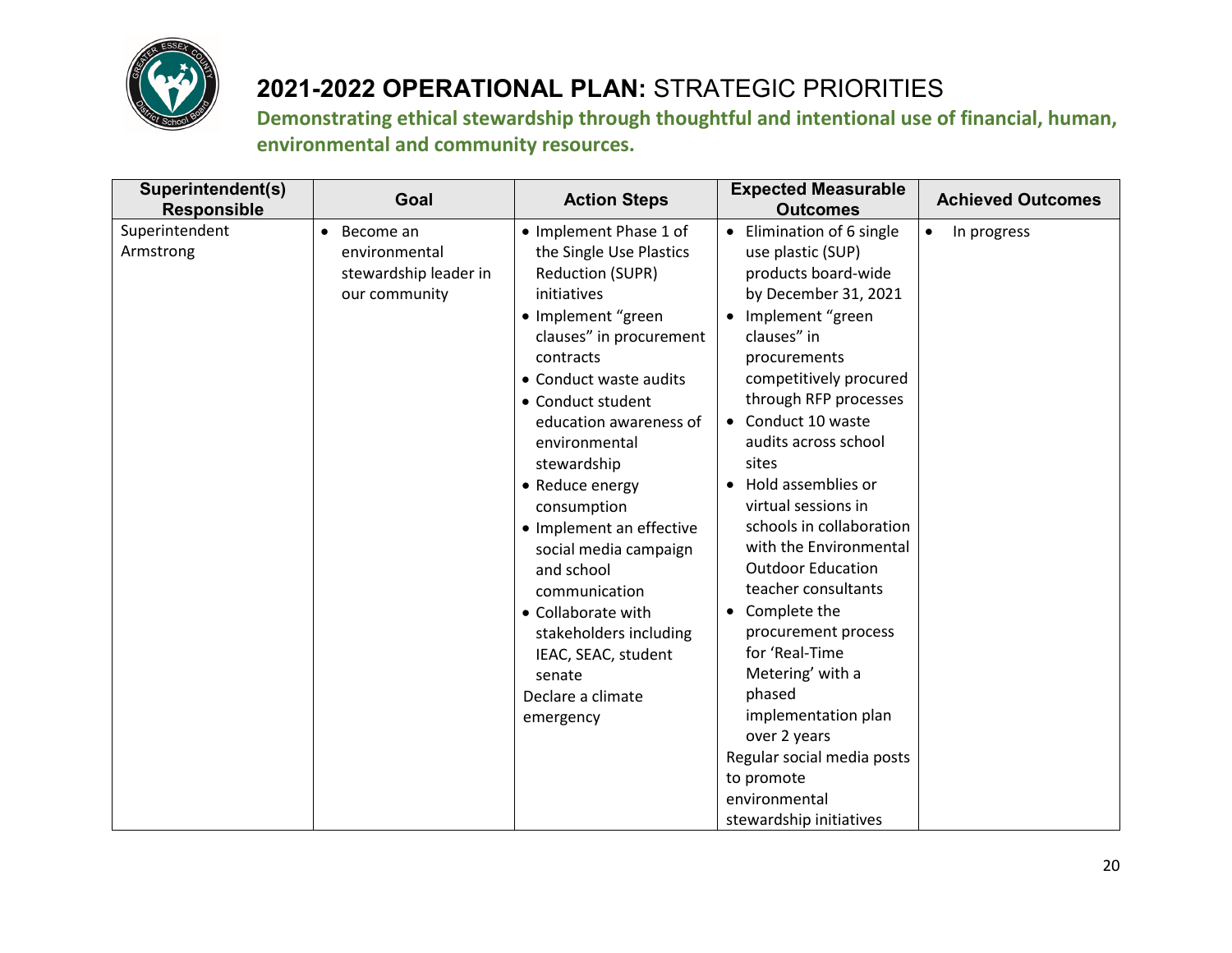

| Superintendent(s)<br><b>Responsible</b> | Goal                                                                                                                                                                                | <b>Action Steps</b>                                                                                                                                                                                                                                                                                                                                             | <b>Expected Measurable</b><br><b>Outcomes</b>                                                                                                                                                                                                                                                                                                           | <b>Achieved Outcomes</b> |
|-----------------------------------------|-------------------------------------------------------------------------------------------------------------------------------------------------------------------------------------|-----------------------------------------------------------------------------------------------------------------------------------------------------------------------------------------------------------------------------------------------------------------------------------------------------------------------------------------------------------------|---------------------------------------------------------------------------------------------------------------------------------------------------------------------------------------------------------------------------------------------------------------------------------------------------------------------------------------------------------|--------------------------|
| Superintendent<br>Armstrong             | Develop a revised<br>$\bullet$<br>school instructional<br>supply budget<br>allocation formula for<br>implementation in the<br>2022-2023 budget<br>which considers an<br>equity lens | • Analyze the current use<br>of school budgets<br>• Develop a Policy and<br>Regulation for school<br>budgets<br>• Consult with principals<br>and gather data to<br>understand school and<br>student needs<br>• Develop a process for<br>addressing year-end<br>school budget surpluses<br>and deficits<br>• Communicate new<br>process with all<br>stakeholders | Stakeholder input<br>٠<br>meetings at two<br>principal meetings in<br>2021/22<br>Approved Policy and<br>Regulation for school<br>budgets by June 2022<br>Implement a new<br>formula for the<br>allocation of school<br>budgets for the<br>2022/23 budget<br>Documented process /<br>procedure for the<br>management of school<br>surpluses and deficits | In progress<br>$\bullet$ |
| Superintendent Houston                  | Develop an<br>$\bullet$<br>overarching Staff<br><b>Wellness Strategy</b>                                                                                                            | Prevention<br>• Implement a business<br>practice that will<br>routinely identify<br>workplace risk factors<br>and plan to address<br>them<br>• Review of best practices<br>and programs<br>• Education and overviews<br>-impact on mental<br>health of employees                                                                                                | Improved staff well-<br>being<br>Enhanced coping skills<br>$\bullet$<br>Increased productivity<br>Decreased lost time<br>$\bullet$<br>from work<br>Mitigated<br>$\bullet$<br>psychological risk<br>Improved workplace<br>culture<br>Reduced stigma<br>$\bullet$                                                                                         | In progress<br>$\bullet$ |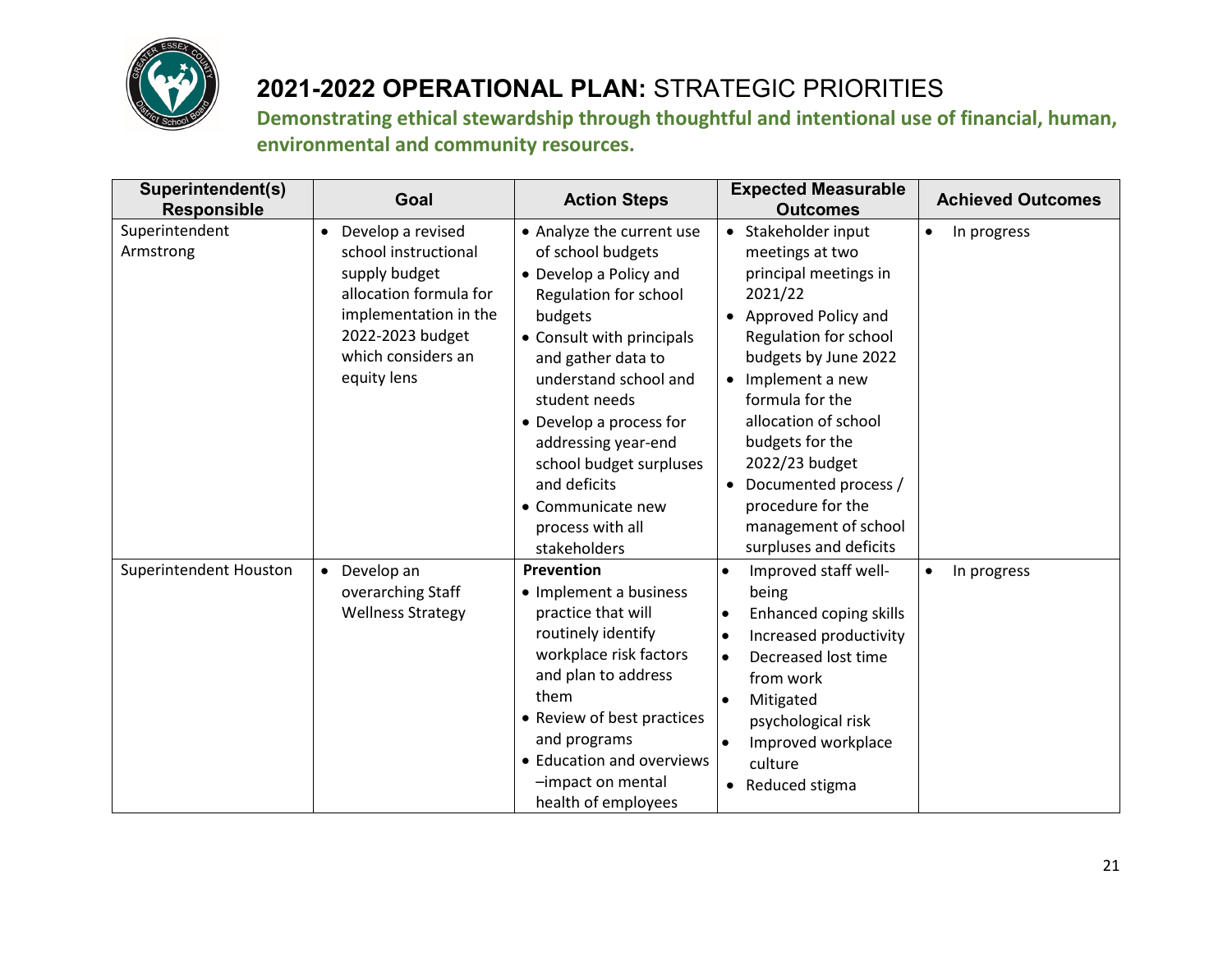| Superintendent(s)<br><b>Responsible</b> | Goal | <b>Action Steps</b>        | <b>Expected Measurable</b><br><b>Outcomes</b> | <b>Achieved Outcomes</b> |
|-----------------------------------------|------|----------------------------|-----------------------------------------------|--------------------------|
|                                         |      | • Identify and assess risk |                                               |                          |
|                                         |      | factors                    |                                               |                          |
|                                         |      | • Prioritize factors and   |                                               |                          |
|                                         |      | needs                      |                                               |                          |
|                                         |      | • Respond to key           |                                               |                          |
|                                         |      | psychological risks        |                                               |                          |
|                                         |      | Promotion                  |                                               |                          |
|                                         |      | • Training and awareness   |                                               |                          |
|                                         |      | campaign targeted          |                                               |                          |
|                                         |      | toward all key             |                                               |                          |
|                                         |      | stakeholders with a        |                                               |                          |
|                                         |      | specific focus on          |                                               |                          |
|                                         |      | building resiliency and    |                                               |                          |
|                                         |      | reducing stigma            |                                               |                          |
|                                         |      | <b>Leadership Training</b> |                                               |                          |
|                                         |      | • What is Mental           |                                               |                          |
|                                         |      | Health/Illness/Resiliency  |                                               |                          |
|                                         |      | • Triggers and Warning     |                                               |                          |
|                                         |      | Signs                      |                                               |                          |
|                                         |      | • Support for Employees    |                                               |                          |
|                                         |      | • Absence and Return to    |                                               |                          |
|                                         |      | <b>Work Support</b>        |                                               |                          |
|                                         |      | <b>Resiliency Training</b> |                                               |                          |
|                                         |      | • All staff                |                                               |                          |
|                                         |      | <b>Workplace Support</b>   |                                               |                          |
|                                         |      | • Maintenance and          |                                               |                          |
|                                         |      | evaluation of best         |                                               |                          |
|                                         |      | practices and              |                                               |                          |
|                                         |      | procedures to ensure       |                                               |                          |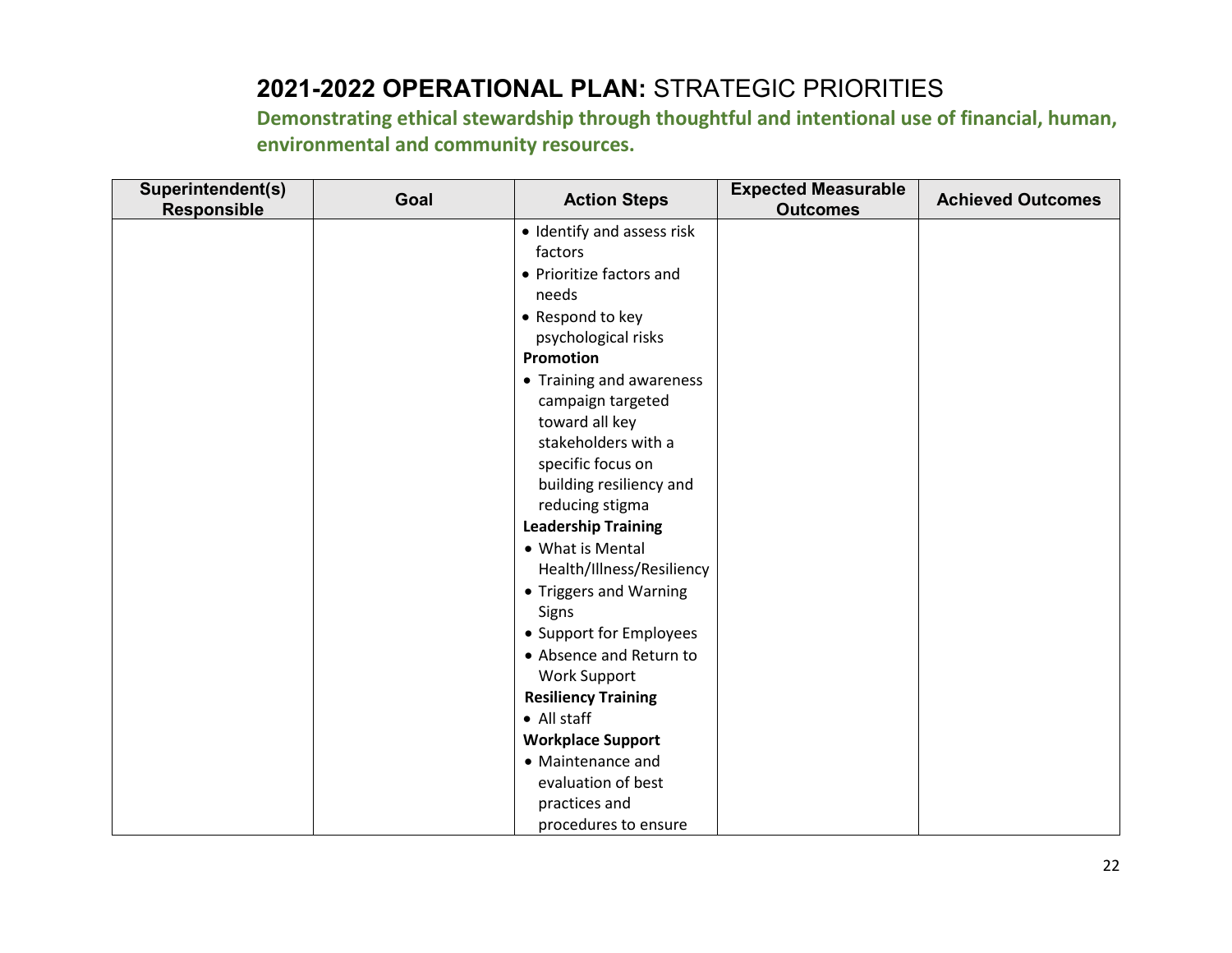

| Superintendent(s)<br><b>Responsible</b> | Goal                     | <b>Action Steps</b>                                                                                                                                                                                                                                                                                                           | <b>Expected Measurable</b><br><b>Outcomes</b>                                                                                                                                                                                                                                         | <b>Achieved Outcomes</b> |
|-----------------------------------------|--------------------------|-------------------------------------------------------------------------------------------------------------------------------------------------------------------------------------------------------------------------------------------------------------------------------------------------------------------------------|---------------------------------------------------------------------------------------------------------------------------------------------------------------------------------------------------------------------------------------------------------------------------------------|--------------------------|
|                                         |                          | employee support<br>through<br>accommodation<br>processes and<br>appropriate sick leave<br>administration<br>• Accommodation and<br>Return to Work<br>Processes and Programs<br>• Sick Leave<br><b>Administration Review</b><br>• Continuous<br>improvement cycle<br>• Evaluation<br>• Survey<br>• Identify Risk<br>• Respond |                                                                                                                                                                                                                                                                                       |                          |
| Superintendent Houston                  | • Conduct a Staff Census | • Collect data to analyze<br>the extent to which the<br>organization reflects the<br>diverse talent in the<br>external workforce as<br>well as identify patterns<br>of under-representation<br>and possible barriers to<br>hiring and advancement<br>of employees from<br>diverse communities,                                | • Achieve a 100% survey<br>rate. While the<br>completion of the<br>survey is voluntary, it is<br>important to document<br>that each employee<br>has been given the<br>opportunity to<br>complete the survey.<br>• Analyze and report on<br>the diversity of staff<br>within the Board | In progress<br>$\bullet$ |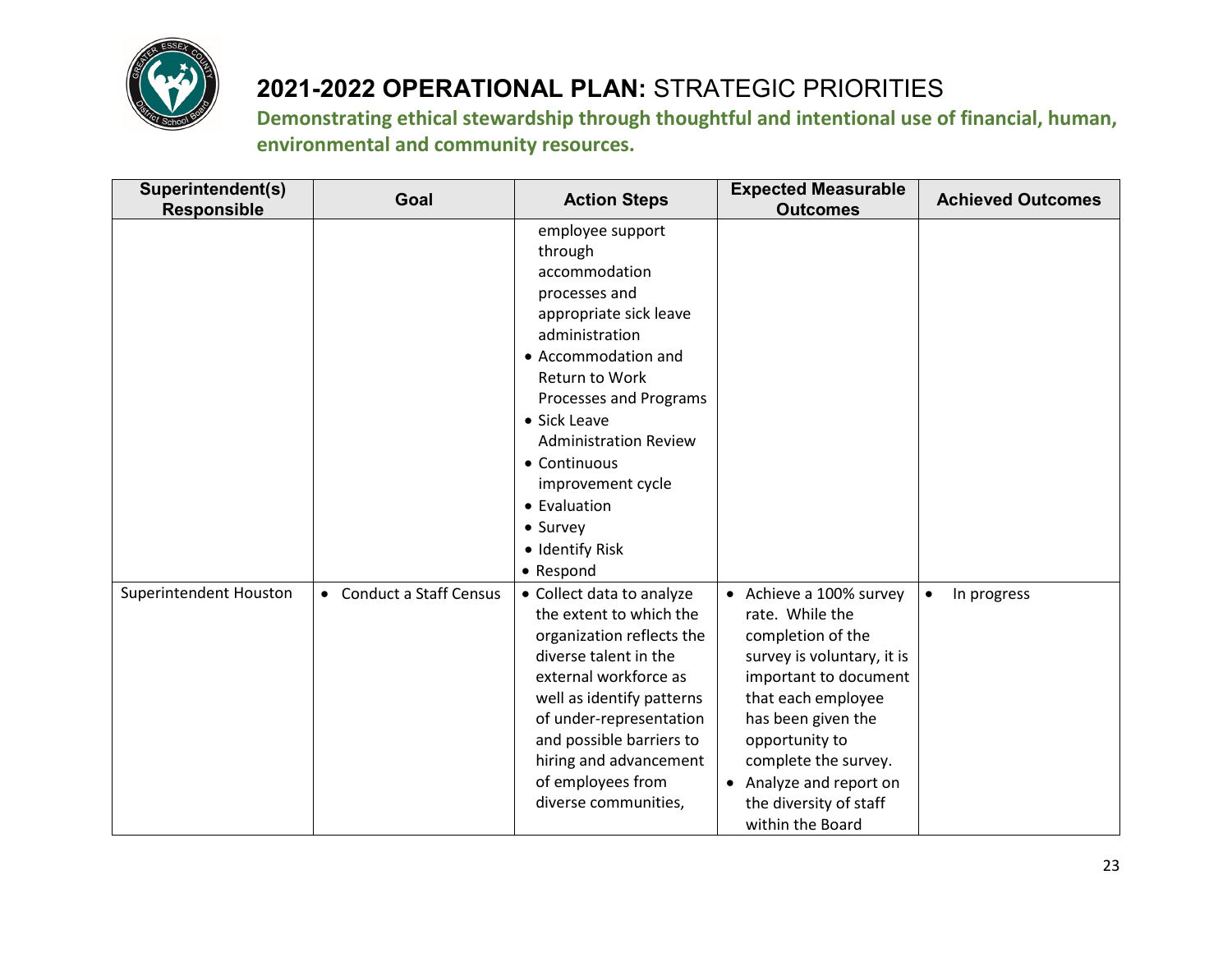| Superintendent(s)<br><b>Responsible</b> | Goal                                                | <b>Action Steps</b>                                                                                                                                                                                                                                                                                                                                                                                                                                                                                                                               | <b>Expected Measurable</b><br><b>Outcomes</b>                                                                                                                                    | <b>Achieved Outcomes</b> |
|-----------------------------------------|-----------------------------------------------------|---------------------------------------------------------------------------------------------------------------------------------------------------------------------------------------------------------------------------------------------------------------------------------------------------------------------------------------------------------------------------------------------------------------------------------------------------------------------------------------------------------------------------------------------------|----------------------------------------------------------------------------------------------------------------------------------------------------------------------------------|--------------------------|
|                                         |                                                     | backgrounds, and<br>identities                                                                                                                                                                                                                                                                                                                                                                                                                                                                                                                    | • Identify potential<br>barriers to hiring and<br>advancement<br>Assist with human<br>$\bullet$<br>resources and diversity<br>planning                                           |                          |
| Superintendent Houston                  | • Conduct an<br><b>Employment Systems</b><br>Review | Evaluate the formal and<br>informal policies and<br>practices related to the<br>following employment<br>systems:<br>• Recruitment (including<br>how jobs are advertised,  .<br>qualifications stated on<br>the job ad, other<br>information provided on<br>the job ad, how<br>applications are<br>accepted and screened)<br>• Hiring and Selection<br>(including<br>accommodation during<br>the interview process,<br>whether selection<br>criteria reflect the bona<br>fide duties of the job,<br>how interviews are<br>conducted, criteria used | • Create and manage a<br>diverse workforce<br>• Compliance with<br>human rights and<br>employment equity<br>legislation<br>Develop diversity<br>policies and hiring<br>practices | In progress<br>$\bullet$ |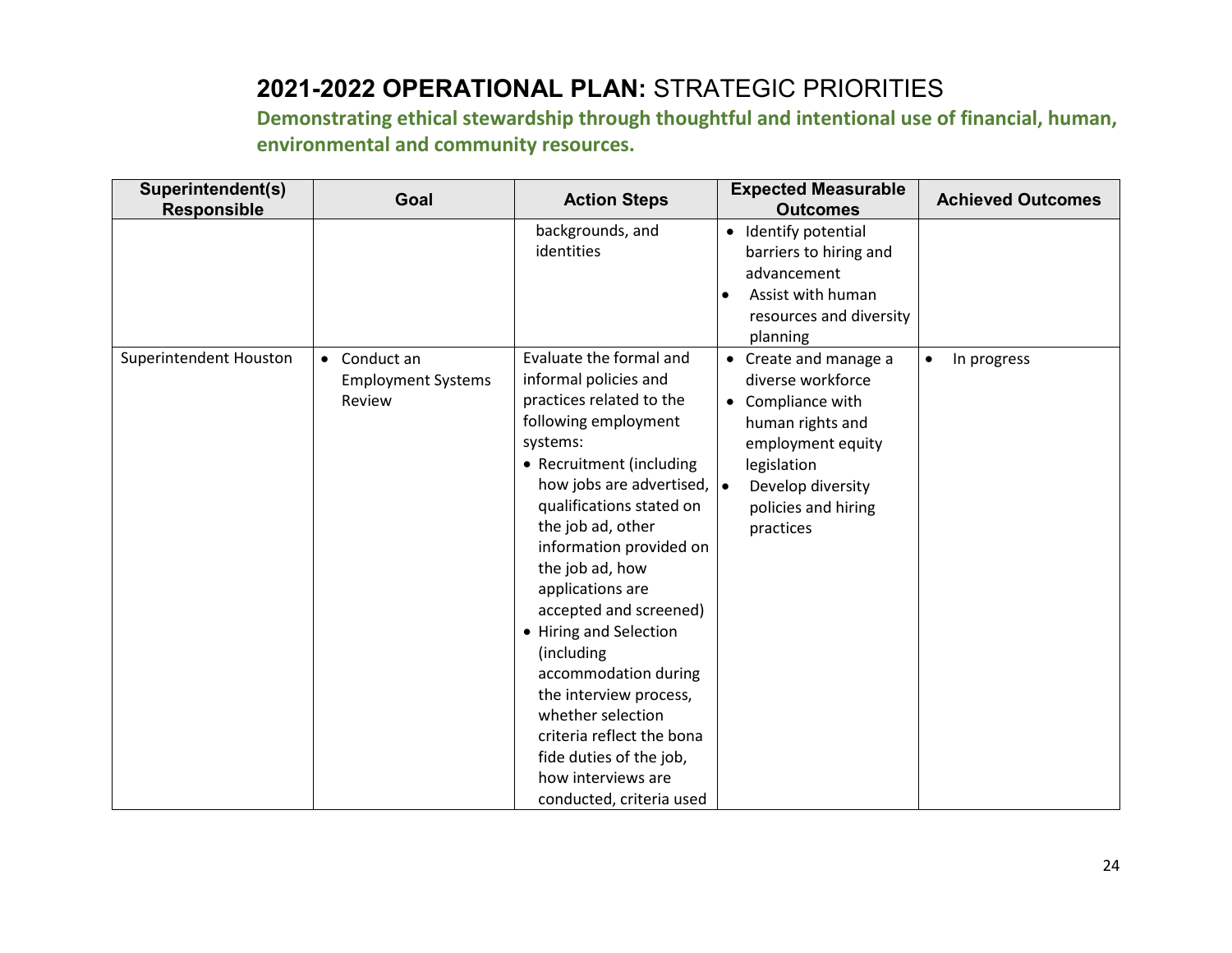

| Superintendent(s)<br><b>Responsible</b> | Goal | <b>Action Steps</b>      | <b>Expected Measurable</b><br><b>Outcomes</b> | <b>Achieved Outcomes</b> |
|-----------------------------------------|------|--------------------------|-----------------------------------------------|--------------------------|
|                                         |      | for making hiring        |                                               |                          |
|                                         |      | decisions)               |                                               |                          |
|                                         |      | • Training and           |                                               |                          |
|                                         |      | Development (including   |                                               |                          |
|                                         |      | the availability of and  |                                               |                          |
|                                         |      | access to training,      |                                               |                          |
|                                         |      | development and          |                                               |                          |
|                                         |      | mentoring programs)      |                                               |                          |
|                                         |      | • Retention and          |                                               |                          |
|                                         |      | termination (including   |                                               |                          |
|                                         |      | an analysis of turnover  |                                               |                          |
|                                         |      | data and findings from   |                                               |                          |
|                                         |      | exit interviews)         |                                               |                          |
|                                         |      | • Upward mobility /      |                                               |                          |
|                                         |      | promotion (including     |                                               |                          |
|                                         |      | how jobs are advertised  |                                               |                          |
|                                         |      | internally, the          |                                               |                          |
|                                         |      | performance review       |                                               |                          |
|                                         |      | process, mentoring, the  |                                               |                          |
|                                         |      | P/VP promotion           |                                               |                          |
|                                         |      | process)                 |                                               |                          |
|                                         |      | • Organizational culture |                                               |                          |
|                                         |      | and work environment     |                                               |                          |
|                                         |      | (including equity and    |                                               |                          |
|                                         |      | diversity policies and   |                                               |                          |
|                                         |      | programs, workplace      |                                               |                          |
|                                         |      | harassment,              |                                               |                          |
|                                         |      | discrimination and       |                                               |                          |
|                                         |      | violence prevention      |                                               |                          |